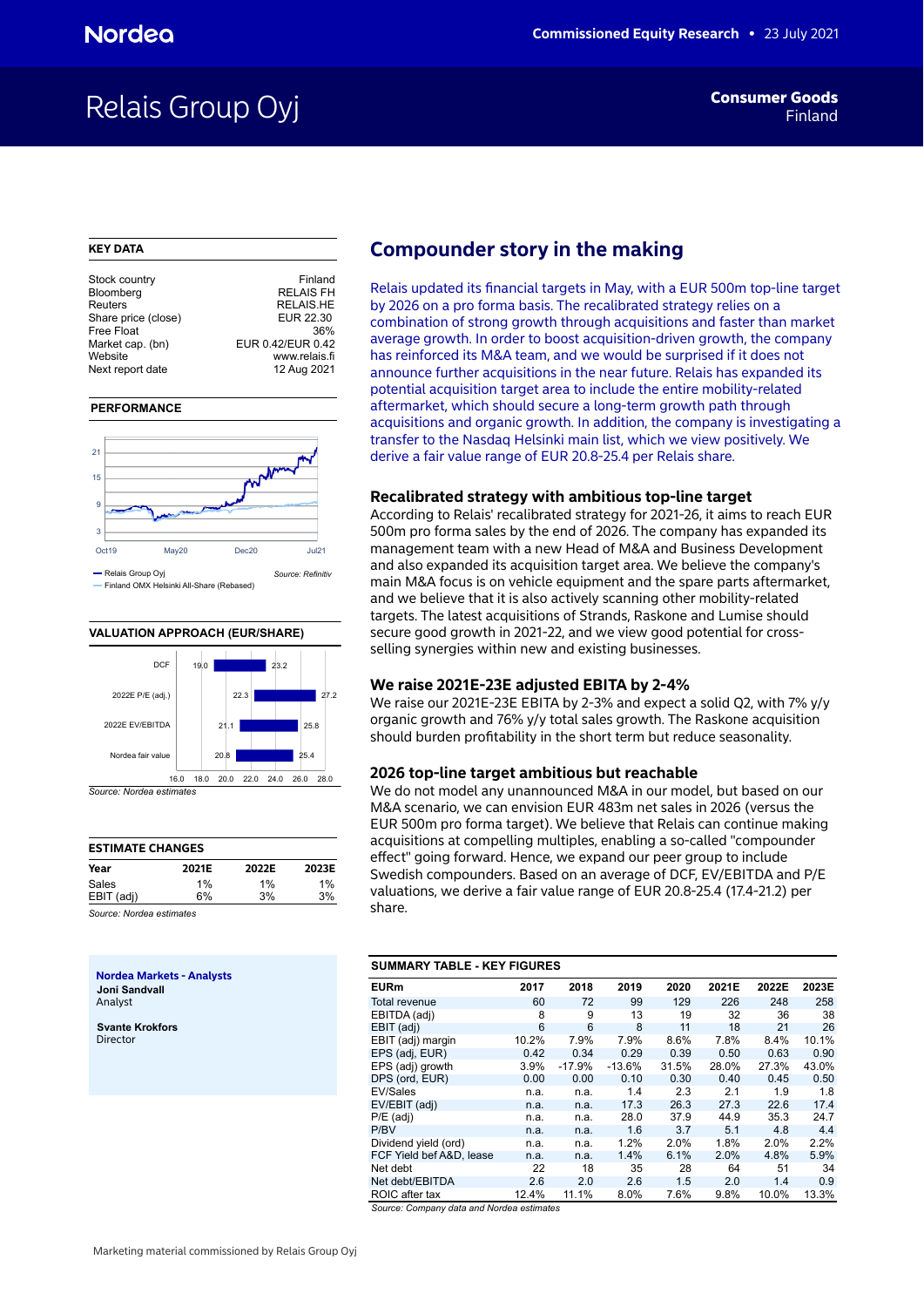# **M&A scenario**

Relais' strategy focuses on high growth via M&A. Due to uncertainty regarding timing, deal size and deal valuation, we do not include M&A in our estimates. We have, however, compiled an M&A scenario in which we simulate how much Relais could potentially grow sales and EBITA via M&A without raising additional equity capital or exceeding its current covenants. The company has indicated that it has a good pipeline of potential bolt-on acquisitions, in addition to the acquisitions during 2020-21. With successful M&A execution, we believe Relais could reach net sales of EUR 483m by 2024, while keeping its net gearing below 100%. We believe the company could add shareholder value through acquisitions with compelling multiples going forward.

Recent acquisitions increase net debt/EBITDA to ~2.0x in 2021E

## **Additional debt of EUR 25m in 2021-22 for M&A**

After a substantial part of the Raskone and Lumise acquisitions was financed with a directed share issue, we believe the company could incur additional debt of EUR 25m in 2021-22 (EUR 5m in 2021 and EUR 20m in 2022) for M&A, while keeping its year-end net gearing below 100% and net debt/EBITDA below 2.5x. Without new debt or acquisitions, we think Relais could deleverage its balance sheet to a net gearing below 50% by 2023 (from ~80% in 2021E).



With fully debt-financed M&A, Relais would raise its net gearing to around 90% in 2021E-26E

*Source: Company data and Nordea estimates*

## **With successful M&A, net sales could reach EUR 484m by 2024**

Assuming deal EV/EBITA multiples of 8x, further M&A could increase the company's EBITA by EUR ~5m in 2023E and by EUR ~25m in 2026E. We assume the acquired companies have an EBITA margin of 12.5%, implying that Relais could gain additional sales of EUR ~197m by 2026 based on our M&A assumptions. We model 5% organic growth for acquired businesses after acquisitions, while we maintain an estimated EBITA margin of 12.5%. Our estimate does not include any costs related to the acquisitions, such as advisory fees or restructuring costs. We assume that M&A actions would be equally divided over the year, i.e. we model the acquisition happening in the middle of the year.

We note that our assumptions are on the conservative side when considering the latest acquisitions, and we think larger targets would command slightly higher multiples. Relais has made multiple acquisitions in 2020-21, of which SEC Scandinavia was acquired at ~5.5x EV/EBITDA and TD Tunga Delar at around 7x, while the EV/EBITDA multiple for Strands Group is 7.3x when using 2020 EBITDA of SEK 25m. The Raskone acquisition was made at a 6.5x 2020 EV/EBITDA multiple, excluding potential synergies, which Relais expects to be significant. The latest Lumise acquisition was made at a 9.4x LTM EV/EBITDA, while we note that the high online share of sales commands higher multiples.

Relais could increase net sales by around EUR 200m by 2026 with acquisitions and without stretching its balance sheet too much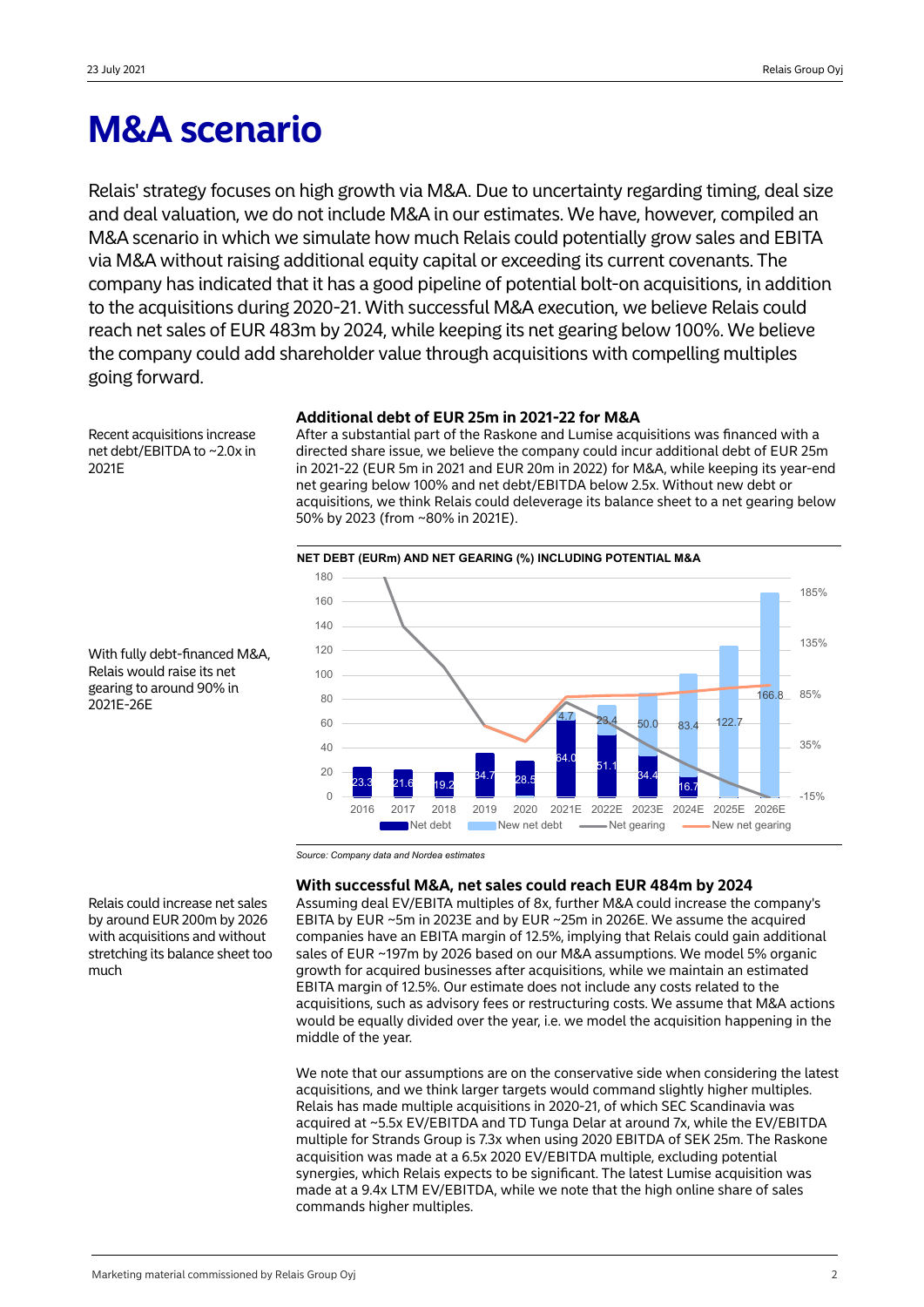



*Source: Company data and Nordea estimates*

*Source: Company data and Nordea estimates*

In our illustrative assumptions, acquisitions are financed with debt. We assume 50% of the deal value to be goodwill, which is amortised over ten years. The depreciation level is set to 0.5% of net sales and we use a 2% interest rate and a 21% tax rate assumption.

| <b>ILLUSTRATIVE M&amp;A SCENARIO</b>     |       |       |       |       |       |       |       |       |       |        |         |
|------------------------------------------|-------|-------|-------|-------|-------|-------|-------|-------|-------|--------|---------|
| <b>Current estimates, EURm</b>           | 2016  | 2017  | 2018  | 2019  | 2020  | 2021E | 2022E | 2023E | 2024E | 2025E  | 2026E   |
| <b>Sales</b>                             | 59    | 60    | 72    | 99    | 129   | 226   | 248   | 258   | 267   | 276    | 286     |
| EBITA adj.                               | 10.2  | 8.1   | 8.4   | 13.0  | 18.7  | 30.4  | 34.0  | 36.1  | 38.2  | 40.4   | 42.7    |
| -margin %                                | 17.3% | 13.4% | 11.6% | 13.1% | 14.5% | 13.5% | 13.7% | 14.0% | 14.3% | 14.7%  | 14.9%   |
| Cash                                     | 0.8   | 1.5   | 2.3   | 29.6  | 34.7  | 19.1  | 22.0  | 23.7  | 26.4  | 29.8   | 34.0    |
| Equity                                   | 9.0   | 14.2  | 17.2  | 63.7  | 72.4  | 82.6  | 87.5  | 96.5  | 106.4 | 117.1  | 128.7   |
| Net debt                                 | 23.3  | 21.6  | 19.2  | 34.7  | 28.5  | 64.0  | 51.1  | 34.4  | 16.7  | $-1.7$ | $-20.9$ |
| Net gearing                              | 257%  | 152%  | 112%  | 54%   | 39%   | 78%   | 58%   | 36%   | 16%   | $-1%$  | $-16%$  |
| Net debt/EBITDA                          | 2.2x  | 2.6x  | 2.2x  | 2.6x  | 1.5x  | 2.0x  | 1.4x  | 0.9x  | 0.4x  | 0.0x   | $-0.5x$ |
|                                          |       |       |       |       |       |       |       |       |       |        |         |
| Deal(s) size                             |       |       |       |       |       | 5     | 20    | 30    | 40    | 50     | 60      |
| EV/EBITA assumption, x                   |       |       |       |       |       | 8x    | 8x    | 8x    | 8x    | 8x     | 8x      |
| EV/Sales assumption, x                   |       |       |       |       |       | 1.0x  | 1.0x  | 1.0x  | 1.0x  | 1.0x   | 1.0x    |
|                                          |       |       |       |       |       | 2021E | 2022E | 2023E | 2024E | 2025E  | 2026E   |
| Cumulative sales increase from M&A       |       |       |       |       |       | 3     | 16    | 43    | 82    | 133    | 197     |
| Cumulative EBITA increase from M&A       |       |       |       |       |       | 0.3   | 2.0   | 5.3   | 10.2  | 16.6   | 24.7    |
| - margin %                               |       |       |       |       |       | 12.5% | 12.5% | 12.5% | 12.5% | 12.5%  | 12.5%   |
|                                          |       |       |       |       |       |       |       |       |       |        |         |
| New estimates after additional M&A, EURm |       |       | 2018  | 2019  | 2020  | 2021E | 2022E | 2023E | 2024E | 2025E  | 2026E   |
| Sales, EURm                              |       |       | 72    | 99    | 129   | 228   | 263   | 300   | 348   | 409    | 483     |
| EBITA, EURm                              |       |       | 8.4   | 13.0  | 18.7  | 30.7  | 35.9  | 41.4  | 48.4  | 57.1   | 67.4    |
| -margin %                                |       |       | 11.6% | 13.1% | 14.5% | 13.5% | 13.6% | 13.8% | 13.9% | 14.0%  | 13.9%   |
| Cash                                     | 0.8   | 1.5   | 2.3   | 29.6  | 34.7  | 19.3  | 23.5  | 28.6  | 37.8  | 52.0   | 72.1    |
| Equity                                   | 9.0   | 14.2  | 17.2  | 63.7  | 72.4  | 82.7  | 88.5  | 99.8  | 114.0 | 132.1  | 154.9   |
| Net debt                                 | 23.3  | 21.6  | 19.2  | 34.7  | 28.3  | 68.7  | 74.6  | 84.4  | 100.2 | 121.0  | 145.9   |
| Net gearing                              | 257%  | 152%  | 112%  | 54%   | 39%   | 83%   | 84%   | 85%   | 88%   | 92%    | 94%     |
| EBITDA adj.                              | 10.6  | 8.3   | 8.7   | 13.3  | 19.1  | 32.5  | 37.9  | 43.7  | 51.1  | 60.2   | 71.1    |
| ND/EBITDA                                | 2.2x  | 2.6x  | 2.2x  | 2.6x  | 1.5x  | 2.1x  | 2.0x  | 1.9x  | 2.0x  | 2.0x   | 2.1x    |

*Source: Company data and Nordea estimates*

## **Compounder effect could be substantial**

In the table below, we illustrate the potential 'compounder effect' for Relais as the company targets to grow through acquisitions also going forward. The table presents the impact on Relais' 'multiple arbitrage' opportunity assuming different annual acquisition volumes (x-axis) and the EV/EBITA multiple paid in the potential acquisitions (y-axis). We make the following notes to clarify the table:

- **Acquisition cost on x-axis** Annual acquisition amount in EURm. Based on our calculations, we estimate that Relais could in 2021-26 annually make acquisitions of EUR 5-60m financed through cash flow and debt and still stay below 100% gearing and at around 2x net debt/EBITDA at the year-end. We limit the range in this table to EUR 5-75m of annual acquisitions and believe the narrowed range of EUR 20-60m is what could be realistic annually for 2022-25.
- **Acquisition multiple on y-axis** Historically, Relais has made acquisitions at an EV/ EBIT(D)A of  $\sim$  6.5x. In the table below, we highlight the value creation based on our M&A scenario where we use 1x EV/sales and 8x EV/EBITA multiples. We also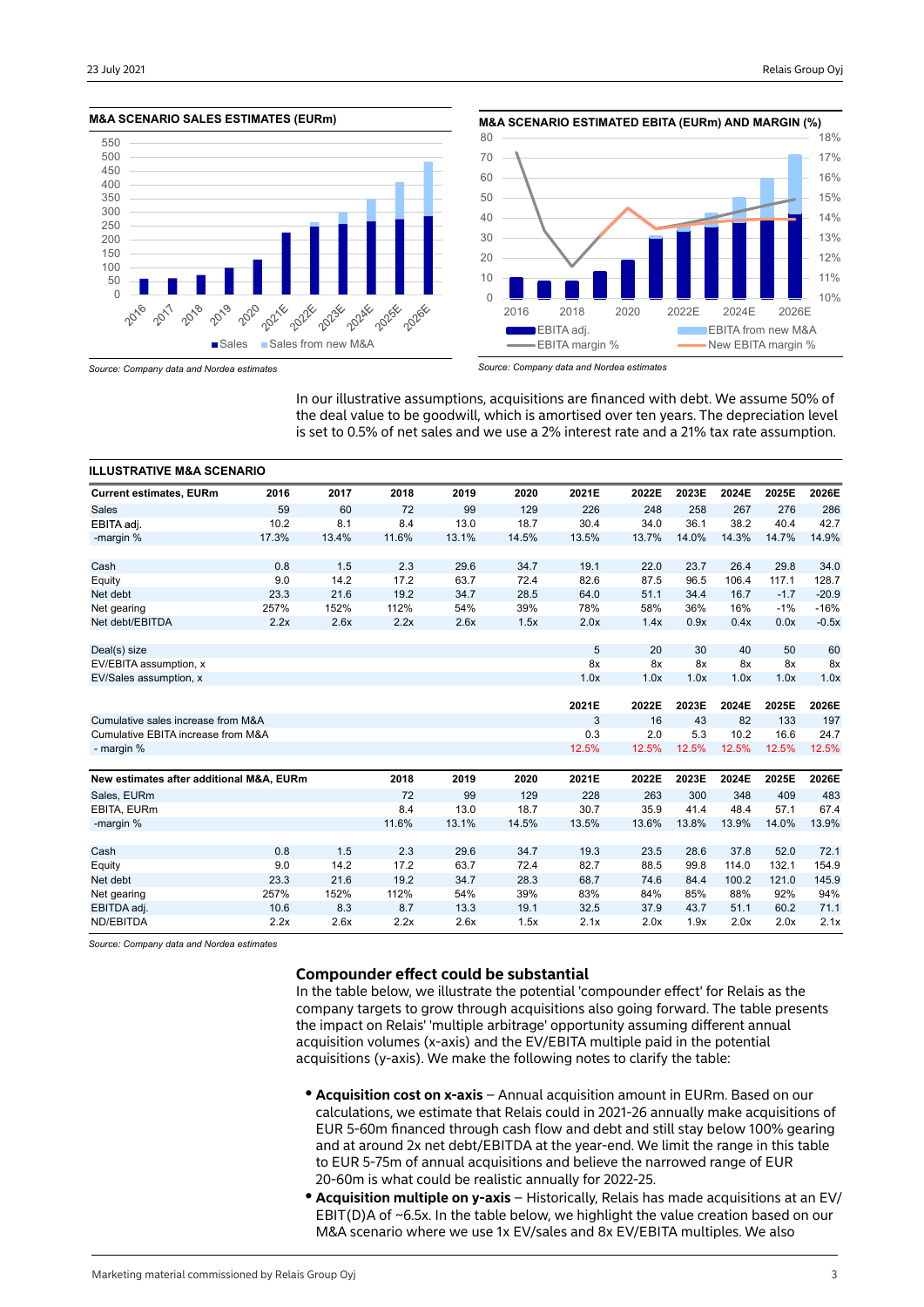highlight what we believe could be the likely annual transaction volume range (EUR 20-60m) and likely EV/EBITA acquisition multiples (6-10x), with the midpoint suggesting EUR 25m in annual value creation.

- **EBITA margin** -We assume Relais will buy companies with an EBITA margin of 12.5%, derived from EV/sales of 1x and EV/EBITA of 8x.
- y **Vimian valuation multiple**  Based on the current valuation of Relais, we use a EV/ EBITA multiple of 15x on average for Relais, i.e. if Relais makes acquisitions at an EV/ EBITA multiple of above 15x, our simulation models a negative contribution from M&A. This is highly simplified as there could be good grounds to pay a high multiple, e.g. synergy potential, strategic acquisition, etc.

**ILLUSTRATIVE VALUE CREATION MATRIX (EURm)**

|                        |          |              |                |                 |                |                |              |              |              | <b>Acquisition cost, EURm</b> |                |              |                 |                |                |                |
|------------------------|----------|--------------|----------------|-----------------|----------------|----------------|--------------|--------------|--------------|-------------------------------|----------------|--------------|-----------------|----------------|----------------|----------------|
|                        |          | 5            | 10             | 15              | 20             | 25             | 30           | 35           | 40           | 45                            | 50             | 55           | 60              | 65             | 70             | 75             |
|                        | 13       | 20           | 40             | 60              | 80             | 100            | 120          | 140          | 160          | 180                           | 200            | 220          | 240             | 260            | 280            | 300            |
|                        | 4        | 14           | 28             | 41              | 55             | 69             | 83           | 96           | 110          | 124                           | 138            | 151          | 165             | 179            | 193            | 206            |
| $\widehat{\mathbf{z}}$ | 5        | 10           | 20             | 30              | 40             | 50             | 60           | 70           | 80           | 90                            | 100            | 110          | 120             | 130            | 140            | 150            |
|                        | l6       | 8            | 15             | 23              | 30             | 38             | 45           | 53           | 60           | 68                            | 75             | 83           | 90              | 98             | 105            | 113            |
|                        |          | 6            | 11             | 17              | 23             | 29             | 34           | 40           | 46           | 51                            | 57             | 63           | 69              | 74             | 80             | 86             |
|                        | l8       | 4            | 9              | 13              | 18             | 22             | 26           | 31           | 35           | 39                            | 44             | 48           | 53              | 57             | 61             | 66             |
|                        | Ι9       | 3            | $\overline{7}$ | 10 <sub>l</sub> | 13             | 17             | 20           | 23           | 27           | 30                            | 33             | 37           | 40              | 43             | 47             | 50             |
|                        | 10       | 3            | 5              | 8.              | 10             | 13             | 15           | 18           | 20           | 23                            | 25             | 28           | 30 <sub>1</sub> | 33             | 35             | 38             |
|                        | 11       | 2            | $\overline{4}$ | 5               | $\overline{7}$ | 9              | 11           | 13           | 15           | 16                            | 18             | 20           | 22              | 24             | 25             | 27             |
|                        | 12       | 1            | 3              | 4               | 5              | 6              | 8            | 9            | 10           | 11                            | 13             | 14           | 15              | 16             | 18             | 19             |
|                        | 13       | $\mathbf{1}$ | $\overline{2}$ | $\overline{2}$  | 3              | 4              | 5            | 5            | 6            | $\overline{7}$                | 8              | 8            | 9               | 10             | 11             | 12             |
|                        | 14       | 0            | 1              | 1               | 1              | $\overline{2}$ | 2            | 3            | 3            | 3                             | $\overline{4}$ | 4            | 4               | 5              | 5              | 5              |
|                        | 15       | $\mathbf{0}$ | $\mathbf{0}$   | $\mathbf{0}$    | $\mathbf{0}$   | $\mathbf{0}$   | $\mathbf{0}$ | $\mathbf{0}$ | $\mathbf{0}$ | $\mathbf{0}$                  | $\mathbf{0}$   | $\mathbf{0}$ | $\mathbf{0}$    | $\mathbf{0}$   | $\mathbf 0$    | 0              |
|                        | 16       | $\mathbf 0$  | $-1$           | $-1$            | $-1$           | $-2$           | $-2$         | $-2$         | $-3$         | $-3$                          | $-3$           | $-3$         | $-4$            | $-4$           | $-4$           | $-5$           |
|                        | 17<br>18 | $-1$<br>$-1$ | $-1$<br>$-2$   | $-2$<br>$-3$    | $-2$<br>$-3$   | $-3$           | $-4$<br>$-5$ | $-4$<br>$-6$ | $-5$<br>$-7$ | $-5$<br>$-8$                  | $-6$<br>$-8$   | $-6$<br>$-9$ | $-7$<br>$-10$   | $-8$           | $-8$           | $-9$           |
|                        | 19       | $-1$         | $-2$           | $-3$            | $-4$           | $-4$<br>$-5$   | $-6$         | $-7$         | $-8$         | $-9$                          | $-11$          | $-12$        | $-13$           | $-11$<br>$-14$ | $-12$<br>$-15$ | $-13$<br>$-16$ |
|                        | 20       | $-1$         | $-3$           | $-4$            | $-5$           | $-6$           | -8           | $-9$         | $-10$        | $-11$                         | $-13$          | $-14$        | $-15$           | $-16$          | $-18$          | $-19$          |
|                        | 21       | $-1$         | $-3$           | $-4$            | $-6$           | $-7$           | -9           | $-10$        | $-11$        | $-13$                         | $-14$          | $-16$        | $-17$           | $-19$          | $-20$          | $-21$          |
|                        | 22       | $-2$         | -3             | $-5$            | $-6$           | -8             | $-10$        | $-11$        | $-13$        | $-14$                         | $-16$          | $-18$        | $-19$           | $-21$          | $-22$          | $-24$          |
|                        | 23       | $-2$         | -3             | $-5$            | $-7$           | $-9$           | $-10$        | $-12$        | $-14$        | $-16$                         | $-17$          | $-19$        | $-21$           | $-23$          | $-24$          | $-26$          |
|                        |          |              |                |                 |                |                |              |              |              |                               |                |              |                 |                |                |                |

*Source: Nordea estimates*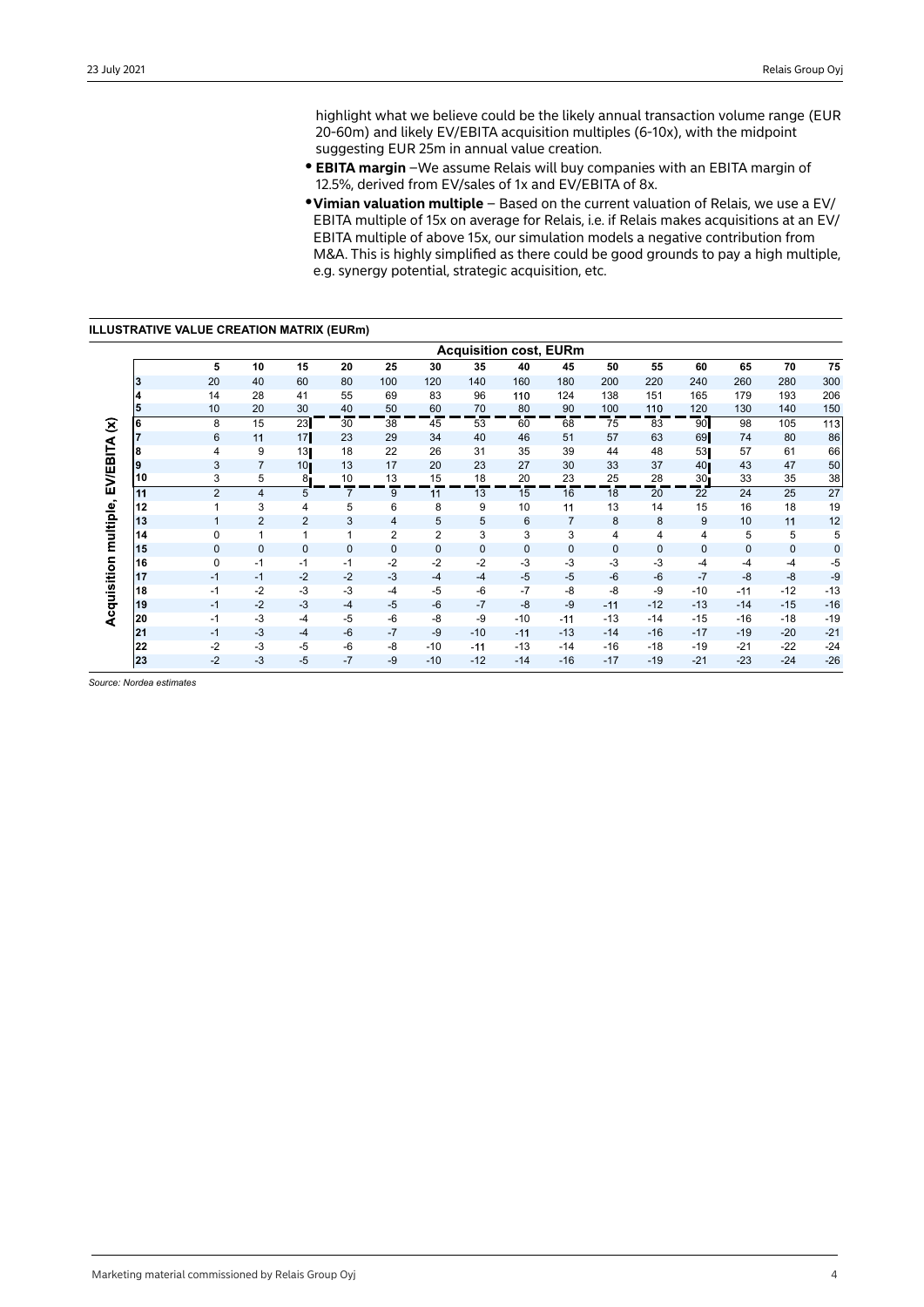## **Estimate revisions**

## **Estimate revisions**

We take a slightly more positive view on H1 and raise our top-line estimate by 1% and adjusted EBITA by 9%. We lift our 2021E-23E EBITA by 2-3% and top line by 1%.

|                     | <b>ESTIMATE REVISIONS</b> |                      |       |       |          |               |       |       |                   |                   |                   |                   |  |
|---------------------|---------------------------|----------------------|-------|-------|----------|---------------|-------|-------|-------------------|-------------------|-------------------|-------------------|--|
|                     |                           | <b>New estimates</b> |       |       |          | Old estimates |       |       |                   | Difference %      |                   |                   |  |
| <b>EURm</b>         | H1 2021E                  | 2021E                | 2022E | 2023E | H1 2021E | 2021E         | 2022E | 2023E | H1 2021E          |                   | 2021E 2022E 2023E |                   |  |
| <b>Sales</b>        | 103.8                     | 226                  | 248   | 258   | 102.2    | 224           | 246   | 256   | 1%                | 1%                | 1%                | 1%                |  |
| Gross profit        | 41.1                      | 90                   | 99    | 103   | 40.5     | 89            | 98    | 102   | 1%                | 1%                | 1%                | 1%                |  |
| Gross margin        | 39.6%                     | 39.8%                | 39.8% | 39.9% | 39.6%    | 39.8%         | 39.8% | 39.9% | 0.0 <sub>pp</sub> | 0.0 <sub>pp</sub> | 0.0 <sub>pp</sub> | 0.0 <sub>pp</sub> |  |
| Adj. EBITA          | 12.7                      | 30.4                 | 34.0  | 36.1  | 11.7     | 29.4          | 33.3  | 35.4  | 9%                | 3%                | 2%                | 2%                |  |
| Adj. EBITA margin   | 12.3%                     | 13.5%                | 13.7% | 14.0% | 11.5%    | 13.1%         | 13.5% | 13.8% | 0.8 <sub>pp</sub> | 0.4 <sub>pp</sub> | 0.2 <sub>pp</sub> | 0.2 <sub>pp</sub> |  |
| <b>EBITA</b>        | 12.7                      | 30.4                 | 34.0  | 36.1  | 11.7     | 29.4          | 33.3  | 35.4  | 9%                | 3%                | 2%                | 2%                |  |
| <b>EBITA</b> margin | 12.3%                     | 13.5%                | 13.7% | 14.0% | 11.5%    | 13.1%         | 13.5% | 13.8% | 0.8 <sub>pp</sub> | 0.4 <sub>pp</sub> | 0.2 <sub>pp</sub> | 0.2 <sub>pp</sub> |  |
| <b>EBIT</b>         | 6.6                       | 17.7                 | 20.8  | 26.1  | 5.6      | 16.7          | 20.1  | 25.4  | 18%               | 6%                | 3%                | 3%                |  |
| <b>EBIT</b> margin  | 6.4%                      | 7.8%                 | 8.4%  | 10.1% | 5.5%     | 7.4%          | 8.2%  | 9.9%  | 0.9 <sub>pp</sub> | 0.4 <sub>pp</sub> | 0.2 <sub>pp</sub> | 0.2 <sub>pp</sub> |  |
| <b>PTP</b>          | 5.3                       | 15.4                 | 18.8  | 24.1  | 4.3      | 14.5          | 18.1  | 23.4  | 24%               | 7%                | 4%                | 3%                |  |
| <b>EPS</b>          | 0.16                      | 0.50                 | 0.63  | 0.90  | 0.11     | 0.46          | 0.60  | 0.87  | 40%               | 9%                | 5%                | 3%                |  |
| <b>DPS</b>          |                           | 0.40                 | 0.45  | 0.50  |          | 0.40          | 0.45  | 0.50  |                   | $0\%$             | 0%                | 0%                |  |

*Source: Nordea estimates*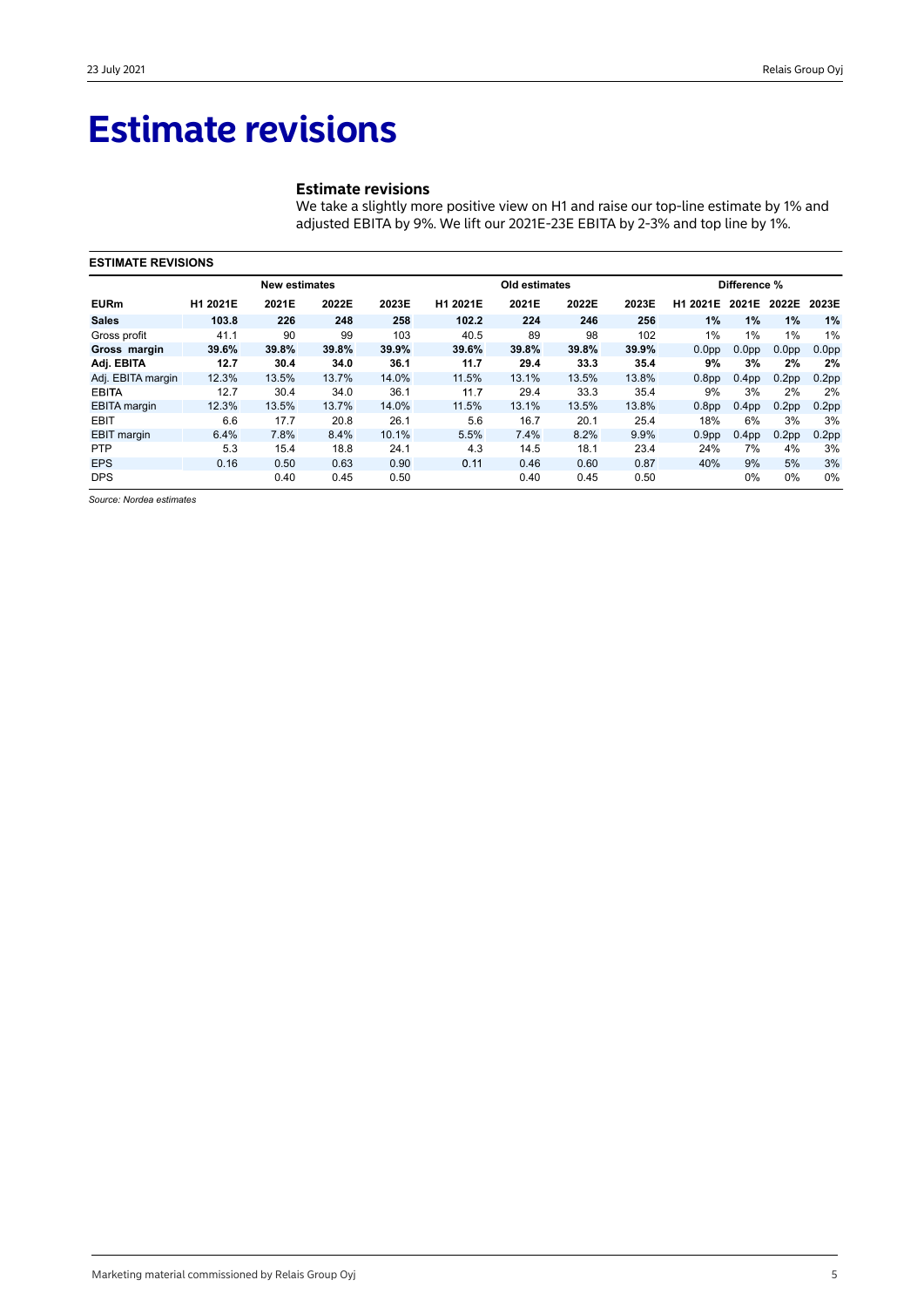## **Valuation**

We value Relais using a variety of methods, including a peer multiples-based valuation and a discounted cash flow (DCF) model. We only include organic growth potential in our valuation approach and exclude any impact of potential future M&A. Using a combination of valuation methods, we derive a valuation range of EUR 20.8-25.4 per share.

Our valuation does not include M&A

#### **Background**

We acknowledge the company's ambition to continue growing at an accelerated pace, which includes a significant M&A component. Because the potential targets, their sizes and fundamentals are unknown, however, we refrain from including any speculative M&A in our estimates.

We use a range of valuation methods to derive a fair value for Relais. In our analysis, we compare the company to what we consider its most relevant peers, using valuation multiples such as EV/EBITDA and P/E multiples. We also use a standard DCF model. The table below shows the peer group.

#### **PEER VALUATION TABLE**

|                                         |                   | EV / Sales  | EV / EBITDA |              |              |              |              | P/E          |              |               |             |                    |
|-----------------------------------------|-------------------|-------------|-------------|--------------|--------------|--------------|--------------|--------------|--------------|---------------|-------------|--------------------|
|                                         | 2021E             | 2022E       | 2023E       | 2021E        | 2022E        | 2023E        | 2021E        | 2022E        | 2023E        | 2021          | 2022E 2023E |                    |
| Peer group                              |                   |             |             |              |              |              |              |              |              |               |             |                    |
| Advance Auto Parts Inc                  | 1.3x              | 1.3x        | 1.3x        | 11.3x        | 10.3x        | 9.6x         | 14.4x        | 13.2x        | 12.5x        | 19.1          | 17.1        | 15.3               |
| Auto Partner Sa                         | 0.9x              | 0.8x        | 0.7x        | 8.9x         | 8.4x         | 7.6x         | 10.1x        | 9.6x         | 8.6x         | 13.4          | 13.1        | 11.6               |
| Autozone Inc                            | 2.7x              | 2.7x        | 2.6x        | 12.1x        | 12.3x        | 12.0x        | 13.9x        | 14.3x        | 13.7x        | 18.1          | 17.5        | 15.8               |
| Inter Cars Sa                           | 0.7x              | 0.6x        | 0.6x        | 10.0x        | 9.7x         | 9.4x         | 12.2x        | 11.7x        | 11.3x        | 15.0          | 14.8        | 14.2               |
| Camping World Holdings Inc              | 0.7x              | 0.7x        |             | 6.1x         | 6.4x         |              | 6.6x         | 7.0x         |              | 6.8           | 7.2         |                    |
| Dometic Group Ab (Publ)                 | 2.6x              | 2.3x        | 2.2x        | 13.9x        | 11.9x        | 11.1x        | 17.4x        | 15.0x        | 13.8x        | 23.2          | 19.8        | 17.7               |
| <b>Halfords Group Plc</b>               | 0.8x              | 0.8x        | 0.8x        | 7.2x         | 6.1x         | 5.9x         | 8.8x         | 11.6x        | 10.7x        | 9.1           | 12.3        | 11.2               |
| Mekonomen Ab                            | 1.1x              | 1.1x        | 1.0x        | 7.5x         | 7.3x         | 6.9x         | 12.7x        | 12.5x        | 11.3x        | 12.0          | 11.1        | 10.0               |
| O'Reilly Automotive Inc                 | 3.7x              | 3.6x        | 3.4x        | 15.9x        | 15.6x        | 15.0x        | 18.1x        | 17.7x        | 17.2x        | 22.8          | 21.4        | 19.5               |
| Thule Group Ab                          | 4.5x              | 4.6x        | 4.3x        | 18.6x        | 19.0x        | 18.0x        | 20.6x        | 21.0x        | 19.7x        | 25.8          | 26.6        | 25.1               |
| Peer group average                      | 1.9x              | 1.8x        | 1.9x        | 11.1x        | 10.7x        | 10.6x        | 13.5x        | 13.4x        | 13.2x        | 16.5          | 16.1        | 15.6               |
| Peer group median                       | $\overline{1.2x}$ | 1.2x        | 1.3x        | 10.7x        | 10.0x        | 9.6x         | 13.3x        | 12.8x        | 12.5x        | 16.5x         | 15.9x       | 15.3               |
| US peers' average                       | 2.1x              | 2.1x        | 2.4x        | 11.4x        | 11.2x        | 12.2x        | 13.2x        | 13.1x        | 14.5x        | 16.7x         |             | 15.8x 16.8x        |
| European peers' average                 | 1.8x              | 1.7x        | 1.6x        | 11.0x        | 10.4x        | 9.8x         | 13.6x        | 13.6x        | 12.6x        | 16.4x         |             | 16.3x 15.0x        |
|                                         |                   |             |             |              |              |              |              |              |              |               |             |                    |
| Relais (Nordea)<br>difference to median | 2.0x<br>70%       | 1.8x<br>54% | 1.7x<br>30% | 14.2x<br>33% | 12.4x<br>24% | 11.2x<br>17% | 25.9x<br>94% | 21.4x<br>67% | 16.4x<br>31% | 44.7x<br>171% | 120%        | 35.1x 24.6x<br>61% |
|                                         |                   |             |             |              |              |              |              |              |              |               |             |                    |
| Compounders                             |                   |             |             |              |              |              |              |              |              |               |             |                    |
| <b>Addtech Ab</b>                       | 4.0               | 3.6         | 3.4         | 30.5         | 25.4         | 23.7         | 46.2         | 36.3         | 33.1         | 63.4          | 48.4        | 43.9               |
| Bergman & Beving Ab                     | 1.2               | 1.1         |             | 12.5         | 10.7         |              | 21.5         | 17.8         |              | 25.7          | 17.8        |                    |
| Beijer Alma Ab                          | 2.5               | 2.4         | 2.2         | 12.4         | 11.3         | 9.8          | 16.8         | 15.7         | 13.8         | 22.9          | 21.5        | 18.8               |
| Beijer Ref Ab (Publ)                    | 3.5               | 3.2         | 3.0         | 31.5         | 25.1         | 22.7         | 39.8         | 33.8         | 31.4         | 60.3          | 51.0        | 46.8               |
| Bufab Ab (Publ)                         | 2.4               | 2.3         | 2.2         | 16.7         | 15.7         | 14.8         | 21.2         | 19.7         | 18.3         | 26.9          | 24.6        | 22.5               |
| Indutrade Ab                            | 4.6               | 4.3         | 4.2         | 26.1         | 24.5         | 23.3         | 34.9         | 32.8         | 31.0         | 43.7          | 40.3        | 37.8               |
| Lagercrantz Group Ab                    | 5.5               | 4.5         | 4.3         | 28.9         | 23.4         | 22.3         | 42.2         | 32.6         | 30.7         | 59.4          | 42.1        | 39.5               |
| Lifco Ab (Publ)                         | 6.3               | 5.9         | 5.7         | 27.1         | 25.3         | 24.2         | 33.9         | 31.2         | 28.5         | 47.0          | 42.9        | 39.0               |
| Sdiptech Ab (Publ)                      | 6.1               | 5.5         | 4.9         | 27.6         | 23.9         | 21.2         | 35.2         | 29.2         | 25.5         | 48.0          | 39.5        | 34.3               |
| Volati Ab                               | 1.9               | 1.7         | 1.6         | 14.0         | 12.8         | 12.0         | 21.7         | 20.2         | 18.9         | 30.8          | 29.4        | 27.2               |
| Compounders average                     | 3.8               | 3.5         | 3.5         | 22.7         | 19.8         | 19.3         | 31.3         | 26.9         | 25.7         | 42.8          | 35.8        | 34.4               |
| <b>Compounders median</b>               | $\overline{3.8}$  | 3.4         | 3.4         | 26.6         | 23.6         | 22.3         | 34.4         | 30.2         | 28.5         | 45.3          | 39.9        | 37.8               |
| Total average                           | 2.8               | 2.6         | 2.7         | 16.9         | 15.3         | 15.0         | 22.4         | 20.1         | 19.4         | 29.7          | 25.9        | 25.0               |
| <b>Total median</b>                     | 2.5               | 2.3         | 2.4         | 13.9         | 12.6         | 13.4         | 19.3         | 17.8         | 17.7         | 24.5          | 21.4        | 21.0               |
|                                         |                   |             |             |              |              |              |              |              |              |               |             |                    |
| Total average (80%/20%)                 | 2.3               | 2.2         | 2.2         | 13.5         | 12.5         | 12.3         | 17.0         | 16.1         | 15.7         | 21.8          | 20.0        | 19.4               |
| Total median (80%/20%)                  | 1.7               | 1.6         | 1.7         | 13.8         | 12.7         | 12.1         | 17.5         | 16.3         | 15.7         | 22.3          | 20.7        | 19.8               |

*Source: Refinitiv*

#### **EV/EBITDA-based valuation of EUR 21.1-25.8 per share**

Based on our EUR 35.9m EBITDA estimate for 2022 and an accepted valuation multiple range of 11.8-14.2x (midpoint: 13x), we arrive at a fair value range of EUR 21.1-25.8 per share for Relais. We believe that, in addition to auto part peers, one should look at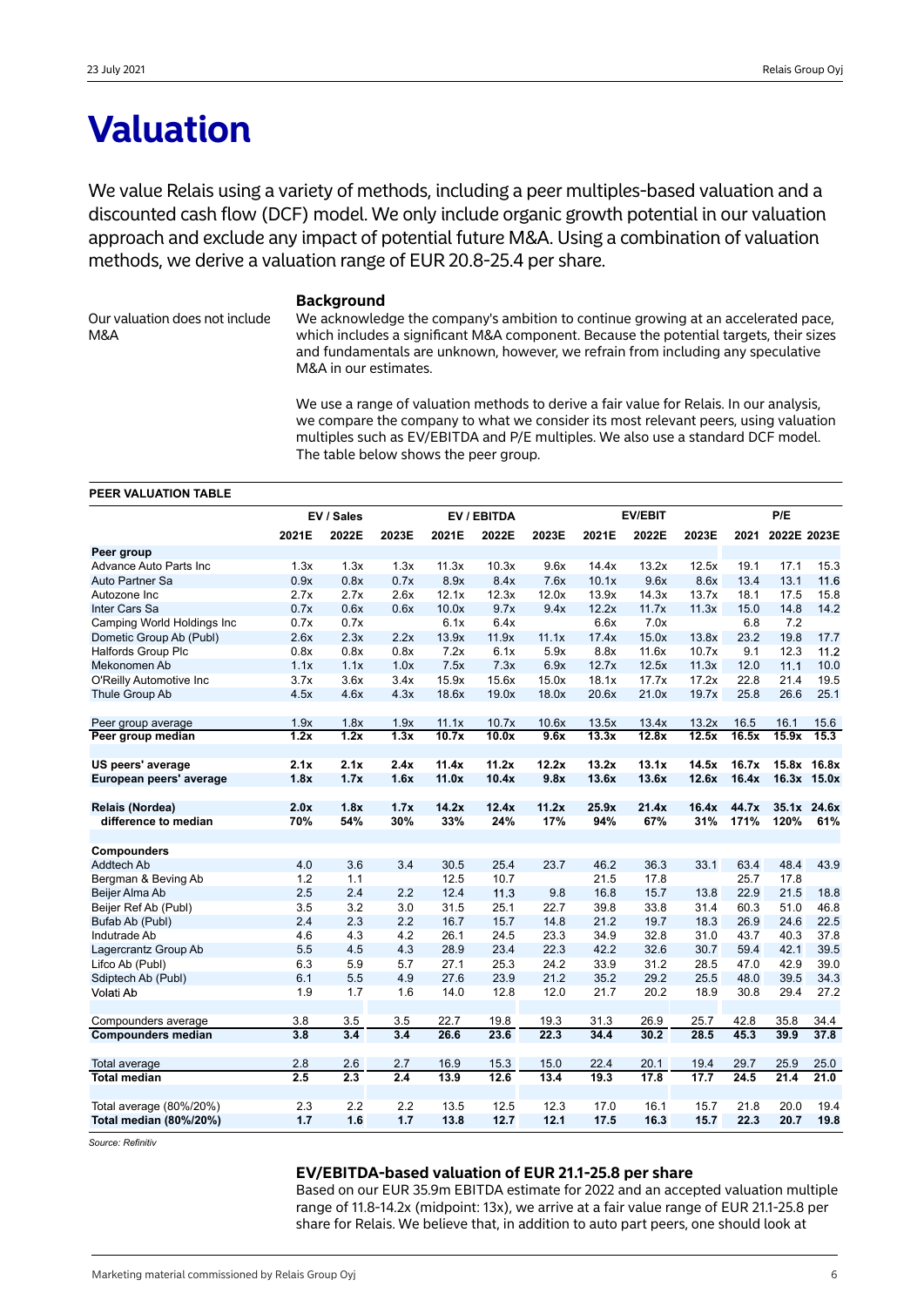Swedish compounders when valuing Relais. When using 80% weight for auto part peer group and 20% weight for compounder peer group, median EV/EBITDA would be 13.8x for 2022E.

### **P/E-based valuation of EUR 22.3-27.2 per share**

Using EUR 1.42 amortisation-adjusted EPS estimates for 2022, we arrive at a fair value range of EUR 22.3-27.2 per share using P/E multiples of 15.8-19.3x (midpoint: 17.5x).

### **DCF-based valuation of EUR 19.0-23.2 per share**

In our DCF model, we value Relais based on the current business, assuming no additional value-adding acquisitions. We also assume a sales CAGR of 4.8% for 2021-26, followed by a 2% CAGR in perpetuity, meaning that organic growth is roughly the same as the average rate of inflation. We also assume Relais will gradually improve its profitability level and maintain an adjusted EBIT margin of 14.5% in the long run. We use a 3% cost of debt in our DCF model, as the current level is unlikely to persist in the long term. We also assign a long-term equity weight of 50% in our DCF model.

| <b>WACC COMPONENTS</b>      |              |
|-----------------------------|--------------|
| <b>WACC components</b>      |              |
| Risk-free interest rate     | 2.0%         |
| Market risk premium         | 4.5%         |
| Forward looking asset beta  | nm           |
| Beta debt                   | 0.1          |
| Forward looking equity beta | $2.1 - 1.5$  |
| Cost of equity              | 11.5-8.9%    |
| Cost of debt                | 3.0%         |
| Tax-rate used in WACC       | 30%          |
| Equity weight               | 50%          |
| <b>WACC</b>                 | $6.8 - 5.5%$ |

| <b>DCF VALUATION</b>             |         |           |
|----------------------------------|---------|-----------|
| <b>DCF</b> value                 | Value   | Per share |
| <b>NPV FCFF</b>                  | 362-440 | 19.5-23.7 |
| (Net debt)                       | -28     | $-1.5$    |
| Market value of associates       | 0       | 0.0       |
| (Market value of minorities)     | O       | 0.0       |
| Surplus values                   | 0       | 0.0       |
| (Market value preference shares) | 0       | 0.0       |
| Share based adjustments          | 0       | 0.0       |
| Other adjustments                | 0       | 0.0       |
| Time value                       | 20      | 1.1       |
| <b>DCF Value</b>                 | 353-432 | 19-23.2   |

*Source: Nordea estimates*

| Averages and assumptions          | 2021-26   | 2027-31 | 2032-36 | 2037-41 | 2042-46 | 2047-51  | Sust. |
|-----------------------------------|-----------|---------|---------|---------|---------|----------|-------|
| Sales growth, CAGR                | 4.8%      | 2.0%    | 2.0%    | 2.0%    | 2.0%    | 2.0%     |       |
| EBIT-margin, excluding associates | 10.0%     | 13.0%   | 14.5%   | 14.5%   | 14.5%   | 1.9%     |       |
| Capex/depreciation, x             | 0.1       | 0.2     | 1.0     | 1.0     | 1.0     | 1.0      |       |
| Capex/sales                       | 0.7%      | 0.7%    | 0.7%    | 0.7%    | 0.7%    | 0.7%     |       |
| NWC/sales                         | 26%       | 26%     | 26%     | 26%     | 26%     | 26%      |       |
| FCFF, CAGR                        | $-197.8%$ | 5.1%    | 4.4%    | 2.0%    | 2.0%    | $-42.5%$ | 2.0%  |

*Source: Nordea estimates*

*Source: Nordea estimates*

## **DCF valuation sensitivity**

To test the robustness of our base-case scenario, we perform a sensitivity analysis by varying our EBIT margin, sales growth and WACC assumptions. We note that the DCFderived fair value is especially sensitive to WACC assumptions, implying that changes in the company's risk profile could significantly impact the fair value assessment in either direction.

When we use sensitivities of  $\pm 0.5$  pp for WACC,  $\pm 0.5$  pp for sales growth and  $\pm 0.5$  for the EBIT margin, our DCF model gives us a value range of EUR 18.8-24.0 per share.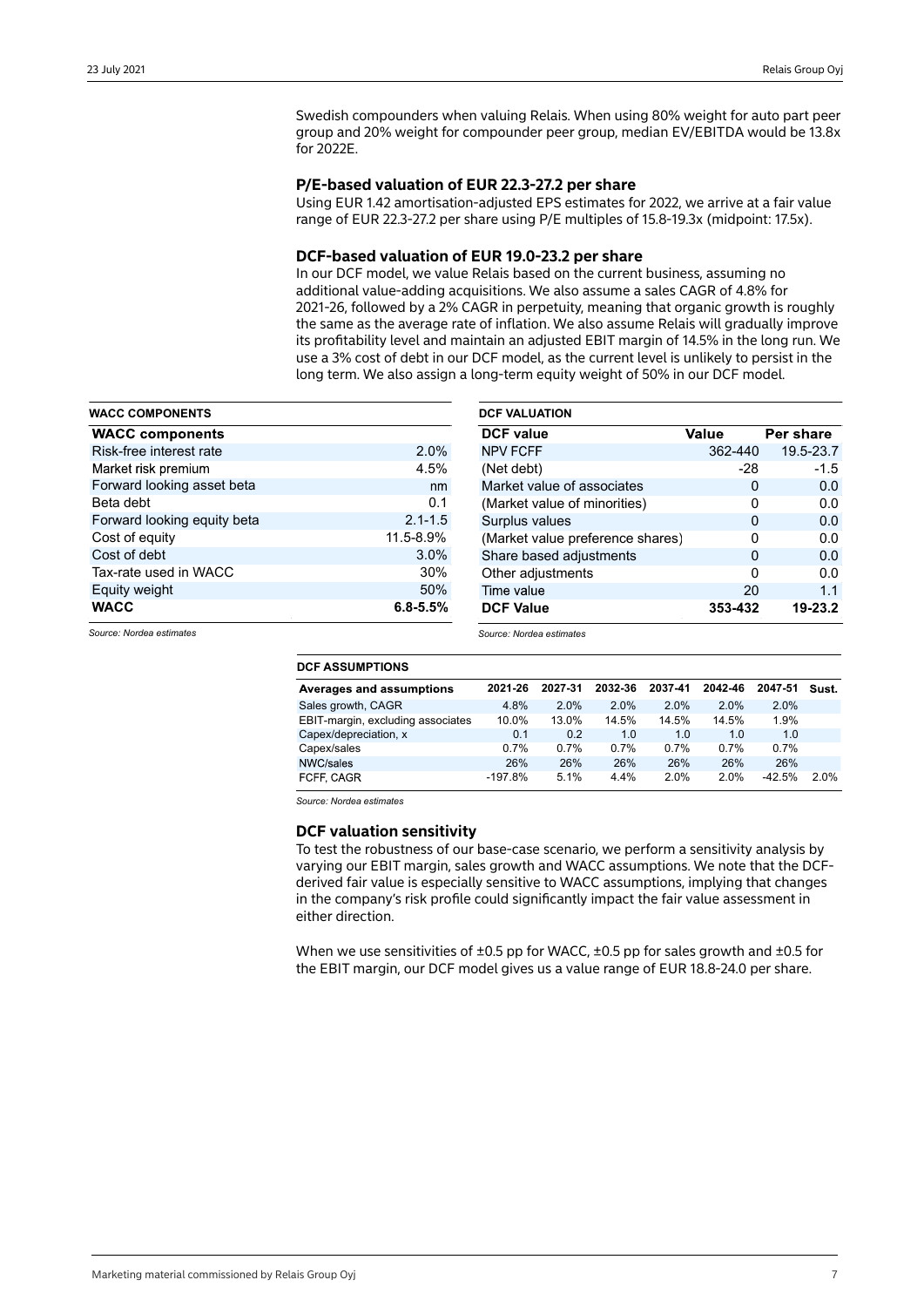| <b>SENSITIVITY OF OUR DCF MODEL</b> |           |          |           |                     |           |        |
|-------------------------------------|-----------|----------|-----------|---------------------|-----------|--------|
|                                     |           |          |           | <b>WACC</b>         |           |        |
|                                     |           | 5.1%     | 5.6%      | 6.1%                | 6.6%      | 7.1%   |
|                                     | +1.0pp    | 27.5     | 25.1      | 23.1                | 21.3      | 19.7   |
| <b>EBIT margin</b>                  | $+0.5$ pp | 26.1     | 24.0      | 22.1                | 20.4      | 19.0   |
| change                              |           | 24.8     | 22.8      | 21.1                | 19.6      | 18.3   |
|                                     | $-0.5$ pp | 23.4     | 21.7      | 20.2                | 18.8      | 17.5   |
|                                     | $-1.0pp$  | 22.0     | 20.5      | 19.2                | 17.9      | 16.8   |
|                                     |           |          |           |                     |           |        |
|                                     |           |          |           | <b>WACC</b>         |           |        |
|                                     |           | 5.1%     | 5.6%      | 6.1%                | 6.6%      | 7.1%   |
|                                     | $+1.0pp$  | 26.4     | 24.2      | 22.3                | 20.7      | 19.2   |
| Sales growth                        | $+0.5$ pp | 25.6     | 23.5      | 21.7                | 20.1      | 18.7   |
| change                              |           | 24.8     | 22.8      | 21.1                | 19.6      | 18.3   |
|                                     | $-0.5$ pp | 24.0     | 22.2      | 20.6                | 19.1      | 17.8   |
|                                     | $-1.0pp$  | 23.3     | 21.6      | 20.0                | 18.7      | 17.4   |
|                                     |           |          |           |                     |           |        |
|                                     |           |          |           | Sales growth change |           |        |
|                                     |           | $-1.0pp$ | $-0.5$ pp |                     | $+0.5$ pp | +1.0pp |
|                                     | $+1.0pp$  | 21.7     | 22.4      | 23.1                | 23.8      | 24.6   |
| <b>EBIT margin</b>                  | $+0.5$ pp | 20.9     | 21.5      | 22.1                | 22.8      | 23.5   |
| change                              |           | 20.0     | 20.6      | 21.1                | 21.7      | 22.3   |
|                                     | $-0.5$ pp | 19.2     | 19.7      | 20.2                | 20.7      | 21.2   |
|                                     | $-1.0pp$  | 18.4     | 18.8      | 19.2                | 19.6      | 20.1   |
|                                     |           |          |           |                     |           |        |

*Source: Nordea estimates*

## **Valuation conclusion**

Assuming that Relais can deliver revenue growth and an operating profit margin in line with our expectations, we estimate a fair value range of EUR 20.8-25.4 per share based on our different valuation approaches. This valuation range is represented as the red lines in the chart below.

### **VALUATION RANGE (EUR/SHARE)**



*Source: Nordea estimates*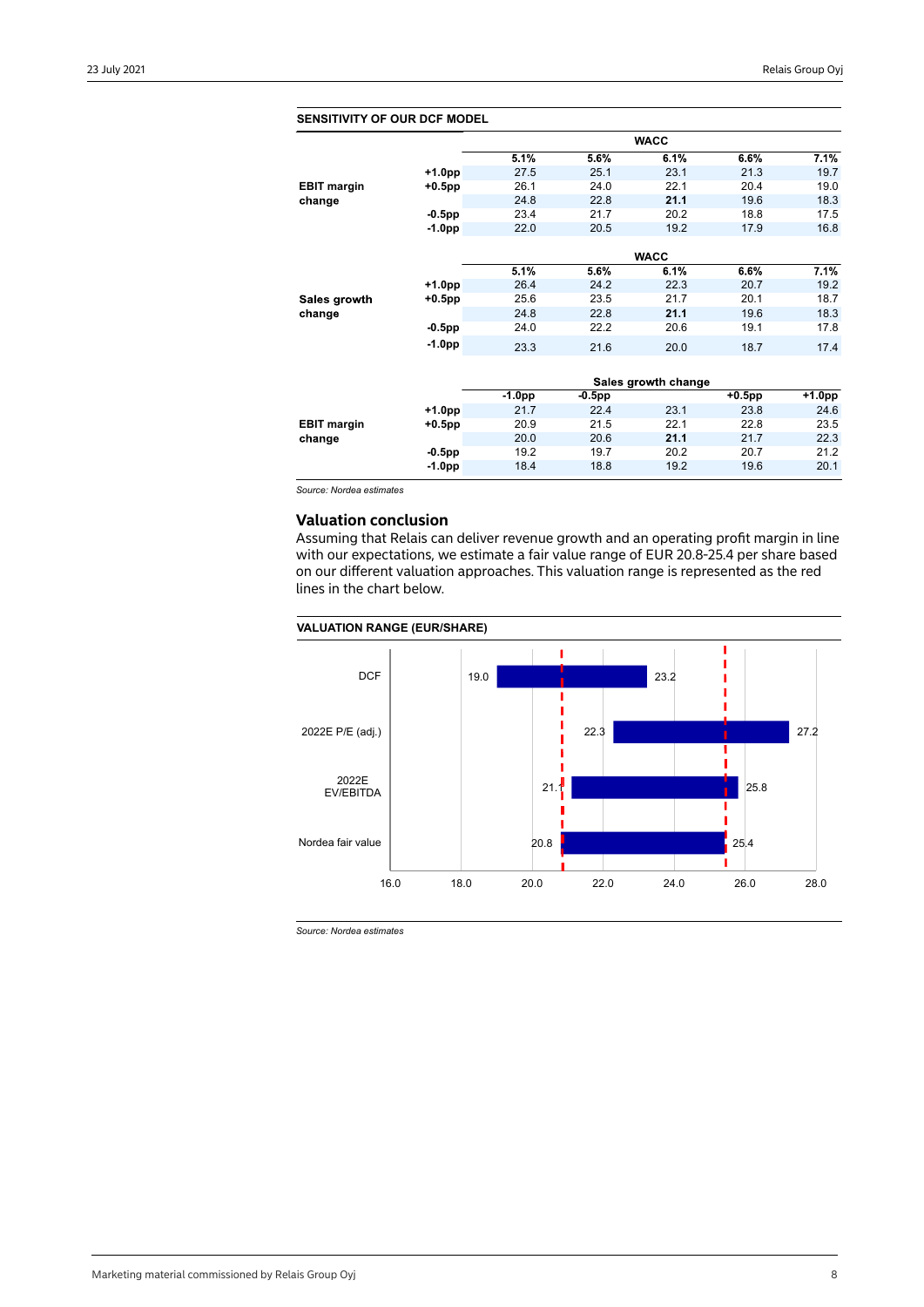## **Detailed estimates**

#### **DETAILED ESTIMATES**

| <b>EURm</b>                                      | H1 19        | H <sub>2</sub> 19 | H <sub>1</sub> 20 |               | H2 20 H1 21E H2 21E |               | 2017         | 2018         | 2019          | 2020          | 2021E         | 2022E         | 2023E         |
|--------------------------------------------------|--------------|-------------------|-------------------|---------------|---------------------|---------------|--------------|--------------|---------------|---------------|---------------|---------------|---------------|
| <b>Net sales</b>                                 | 38           | 61                | 59                | 70            | 104                 | 122           | 60           | 72           | 99            | 129           | 226           | 248           | 258           |
| Sales growth                                     | 12%          | 58%               | 56%               | 14.3%         | 76%                 | 74%           | 3%           | 20%          | 37%           | 30%           | 75%           | 10%           | 4%            |
| of which organic                                 | 3%           | 1%                | 3%                | 3%            | 7%                  | 5%            | $-1%$        | 10%          | 2%            | 3%            | 6%            | 6%            | 4%            |
| of which structural                              | 9%           | 58%               | 54%               | 10%           | 67%                 | 68%           | 3%           | 10%          | 36%           | 27%           | 68%           | 4%            | 0%            |
|                                                  |              |                   |                   |               |                     |               |              |              |               |               |               |               |               |
| Other operating income                           | 0.2          | 0.3               | 0.4               | 0.6           | 0.2                 | 0.2           | 0.2          | 0.4          | 0.5           | 1.0           | 0.4           | 0.4           | 0.4           |
| Materials and services                           | $-25$        | $-41$             | $-39$             | $-45$         | $-62$               | $-73$         | $-40$        | $-48$        | $-66$         | $-84$         | $-135$        | $-148$        | $-154$        |
|                                                  |              |                   |                   |               |                     |               |              |              |               |               |               |               |               |
| Gross profit                                     | 12.4         | 20.7              | 20.3              | 24.7          | 41.7                | 48.8          | 20.9         | 24.3         | 33.1          | 45.0          | 90.5          | 99.3          | 103.5         |
| Gross margin %                                   | 32.8%        | 33.8%             | 34.5%             | 35.2%         | 40.2%               | 40.0%         | 34.6%        | 33.6%        | 33.4%         | 34.9%         | 40.1%         | 40.1%         | 40.2%         |
|                                                  |              |                   |                   |               |                     |               |              |              |               |               |               |               |               |
| Staff costs                                      | $-5$         | $-7$              | -8                | $-7$          | $-19$               | $-22$         | -8           | $-10$        | $-12$         | $-15$         | $-41$         | $-44$         | $-45$         |
| Other operating costs                            | $-3$         | $-5$              | $-5$              | $-5$          | $-9$                | $-9$          | $-5$         | $-6$         | $-8$          | $-12$         | $-18$         | $-20$         | $-20$         |
|                                                  |              |                   |                   |               |                     |               |              |              |               |               |               |               |               |
| <b>EBITDA</b>                                    | 4.0<br>10.7% | 9.3<br>15.2%      | 7.7<br>13.1%      | 11.4<br>16.3% | 13.6<br>13.1%       | 18.6<br>15.2% | 8.3<br>13.8% | 8.7<br>12.1% | 13.3<br>13.5% | 19.1<br>14.8% | 32.2<br>14.3% | 35.9<br>14.5% | 38.0<br>14.8% |
| EBITDA margin %                                  |              |                   |                   |               |                     |               |              |              |               |               |               |               |               |
| D&A                                              | $-1.9$       | $-3.6$            | $-4.0$            | $-4.0$        | $-7.0$              | $-7.5$        | $-2.2$       | $-3.0$       | $-5.5$        | $-8.0$        | $-14.5$       | $-15.1$       | $-11.9$       |
| of which depreciations                           | $-0.2$       | $-0.2$            | $-0.2$            | $-0.2$        | $-0.9$              | $-0.9$        | $-0.3$       | $-0.3$       | $-0.4$        | $-0.4$        | $-1.8$        | $-1.9$        | $-1.9$        |
| of which amortizations                           | $-1.7$       | $-3.4$            | $-3.8$            | $-3.8$        | $-6.1$              | $-6.6$        | -1.9         | $-2.7$       | $-5.1$        | $-7.6$        | $-12.7$       | $-13.2$       | $-10.0$       |
|                                                  |              |                   |                   |               |                     |               |              |              |               |               |               |               |               |
| <b>EBITA</b>                                     | 3.9          | 9.1               | 7.5               | 11.2          | 12.7                | 17.7          | 8.1          | 8.4          | 13.0          | 18.7          | 30.4          | 34.0          | 36.1          |
|                                                  |              |                   |                   |               |                     |               |              |              |               |               |               |               |               |
| <b>NRI</b>                                       | 0.0          | 0.0               | 0.0               | 0.0           | 0.0                 | 0.0           | 0.0          | 0.0          | 0.0           | 0.0           | 0.0           | 0.0           | 0.0           |
|                                                  |              |                   |                   |               |                     |               |              |              |               |               |               |               |               |
| Adj. EBITA                                       | 3.9          | 9.1               | 7.5               | 11.2          | 12.7                | 17.7          | 8.1          | 8.4          | 13.0          | 18.7          | 30.4          | 34.0          | 36.1          |
| Adj. EBITA margin %                              | 10.3%        | 14.9%             | 12.7%             | 16.0%         | 12.3%               | 14.5%         | 13.4%        | 11.6%        | 13.1%         | 14.5%         | 13.5%         | 13.7%         | 14.0%         |
| -growth y/y                                      | 10%          | 87%               | 93%               | 23%           | 70%                 | 57%           | $-21%$       | 4%           | 55%           | 44%           | 63%           | 12%           | 6%            |
|                                                  |              |                   |                   |               |                     |               |              |              |               |               |               |               |               |
| <b>EBITA Bridge</b>                              |              |                   |                   |               |                     |               |              |              |               |               | 11.7          | 3.6           | 2.1           |
| Organic                                          |              |                   |                   |               |                     |               |              |              |               |               | 2.9           | 4.6           | 3.6           |
| FX<br>Structural                                 |              |                   |                   |               |                     |               |              |              |               |               | 0.3<br>12.7   | 0.0<br>1.3    | 0.0<br>0.0    |
| Cost vs price                                    |              |                   |                   |               |                     |               |              |              |               |               | $-4.2$        | $-2.3$        | $-1.5$        |
|                                                  |              |                   |                   |               |                     |               |              |              |               |               |               |               |               |
| <b>EBIT</b>                                      | 2.2          | 5.7               | 3.7               | 7.4           | 6.6                 | 11.1          | 6.1          | 5.7          | 7.9           | 11.1          | 17.7          | 20.8          | 26.1          |
| EBIT margin %                                    | 5.8%         | 9.3%              | 6.2%              | 10.6%         | 6.4%                | 9.1%          | 10.2%        | 7.9%         | 7.9%          | 8.6%          | 7.8%          | 8.4%          | 10.1%         |
|                                                  |              |                   |                   |               |                     |               |              |              |               |               |               |               |               |
| Net financials                                   | $-1.9$       | $-3.4$            | $-1.4$            | 0.7           | $-1.3$              | $-1.0$        | $-0.8$       | $-0.9$       | $-5.4$        | $-0.7$        | $-2.2$        | $-2.0$        | $-2.0$        |
|                                                  |              |                   |                   |               |                     |               |              |              |               |               |               |               |               |
| PTP                                              | 0.2          | 2.3               | 2.3               | 8.1           | 5.3                 | 10.1          | 5.3          | 4.8          | 2.5           | 10.4          | 15.4          | 18.8          | 24.1          |
|                                                  |              |                   |                   |               |                     |               |              |              |               |               |               |               |               |
| Tax                                              | $-0.4$       | $-1.5$            | $-1.3$            | $-2.1$        | $-2.4$              | $-3.5$        | $-1.4$       | $-1.5$       | $-1.9$        | $-3.4$        | $-5.9$        | $-6.7$        | $-7.2$        |
|                                                  |              |                   |                   |               |                     |               |              |              |               |               |               |               |               |
| Minority interest                                | $-0.1$       | $-0.1$            | 0.0               | 0.0           | $-0.1$              | $-0.1$        | $-0.1$       | $-0.2$       | $-0.2$        | $-0.1$        | $-0.2$        | $-0.2$        | 0.0           |
|                                                  |              |                   |                   |               |                     |               |              |              |               |               |               |               |               |
| Net profit for equity                            | $-0.3$       | 0.7               | 0.9               | 6.0           | 2.8                 | 6.5           | 3.8          | 3.1          | 0.4           | 6.9           | 9.3           | 11.9          | 17.0          |
| Net profit                                       | $-0.2$       | 0.7               | 1.0               | 6.0           | 2.9                 | 6.6           | 3.9          | 3.3          | 0.6           | 7.0           | 9.5           | 12.1          | 17.0          |
|                                                  | $-0.03$      | 0.05              | 0.06              | 0.36          | 0.16                | 0.36          | 0.44         | 0.36         | 0.03          | 0.41          | 0.53          | 0.67          | 0.96          |
| EPS (undiluted)<br>Adj. EPS (excl. amortization) | 0.32         | 0.41              | 0.29              | 0.58          | 0.50                | 0.73          | 0.66         | 0.67         | 0.75          | 0.87          | 1.25          | 1.42          | 1.52          |
|                                                  |              |                   |                   |               |                     |               |              |              |               |               |               |               |               |
| <b>DPS</b>                                       |              |                   |                   |               |                     |               |              |              | 0.10          | 0.30          | 0.40          | 0.45          | 0.50          |
|                                                  |              |                   |                   |               |                     |               |              |              |               |               |               |               |               |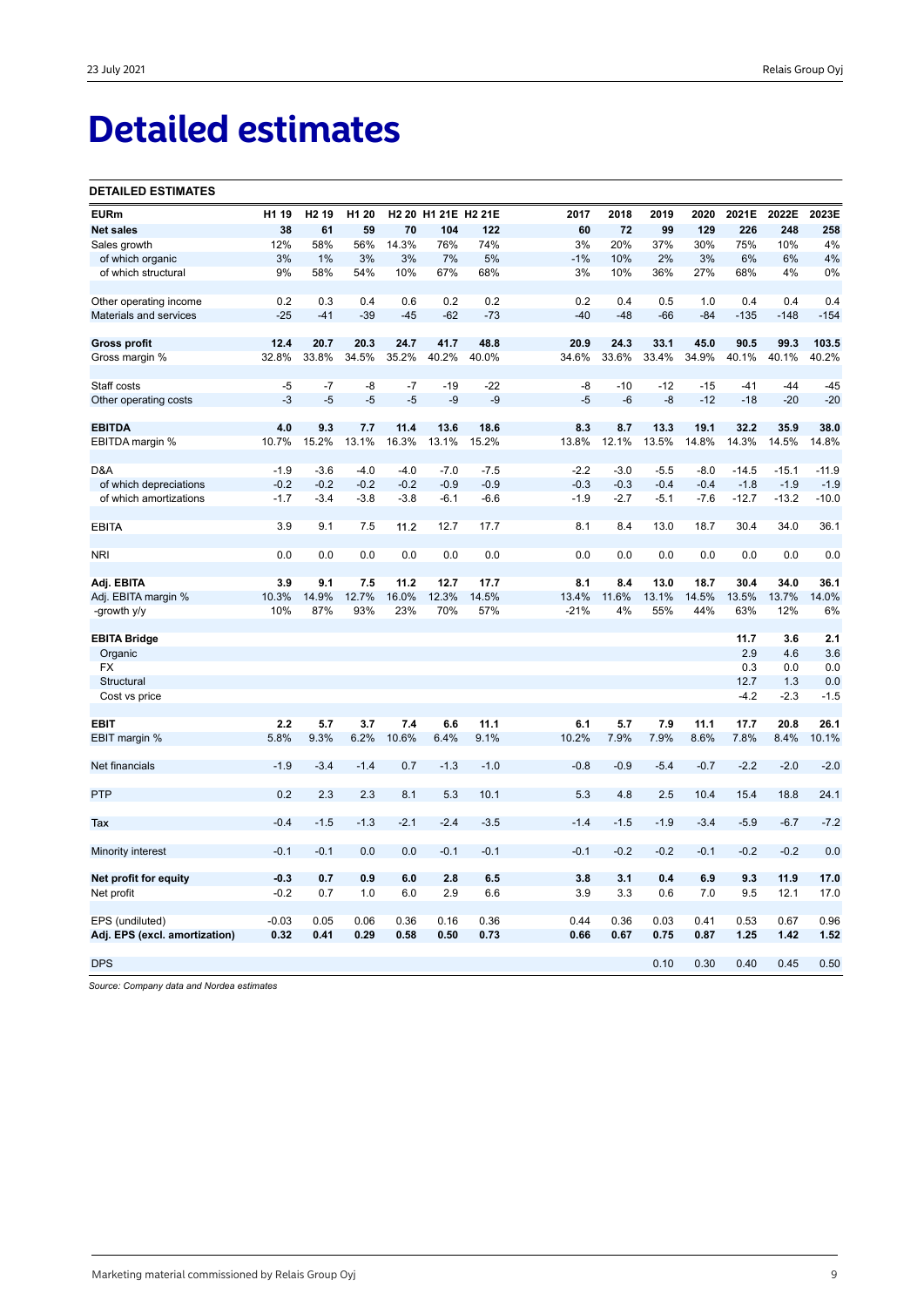# **Risk factors**

Below, we list the main risk factors we find relevant for Relais Group. The purpose of this is not to provide a comprehensive picture of all of the risks that the company may be subject to, but instead to highlight those that we find most relevant. The main risks we identify relate to the general economy in the Nordics, car spare parts sales and the vehicle service business. In addition, the current COVID-19 situation continues to create uncertainty regarding consumer behaviour, which could hamper Relais' sales and earnings if people postpone their car service spending.

**General economy**

| A sluggish economy<br>could negatively affect car<br>service and spare parts sales | General economy<br>The car service industry is to some extent dependent on the general economy. In times<br>of strong economic activity, people are more inclined to spend money on car service<br>and upgrades. Typically, unemployment rates decrease at such times, which increases<br>consumers' disposable income.<br>The outlook for Nordic economies has improved after the initial shock, while the final<br>COVID-19 impact is not clear. If people start cutting back on car service spending and/<br>or postpone servicing their cars, Relais could see a negative impact on its sales and<br>earnings. In addition, after recent acquisitions, Relais is more dependent on commercial<br>vehicles and related services, which could be affected if economic activity deteriorates. |
|------------------------------------------------------------------------------------|------------------------------------------------------------------------------------------------------------------------------------------------------------------------------------------------------------------------------------------------------------------------------------------------------------------------------------------------------------------------------------------------------------------------------------------------------------------------------------------------------------------------------------------------------------------------------------------------------------------------------------------------------------------------------------------------------------------------------------------------------------------------------------------------|
| Competitors consolidating the<br>market could hamper Relais'<br>growth prospects   | <b>Increasing competition</b><br>We note that the car spare parts market is still very fragmented, and should other<br>players take an active role in market consolidation this could hurt the sales prospects<br>of Relais and also profitability if competitors became more aggressive on pricing.                                                                                                                                                                                                                                                                                                                                                                                                                                                                                           |
| Disturbances by suppliers may<br>affect product availability                       | <b>Dependency on suppliers</b><br>As Relais is importing its goods and not producing spare parts or equipment itself, the<br>company could be seriously negatively affected if its suppliers are unable to deliver<br>products as agreed or if the quality of products decreases significantly.                                                                                                                                                                                                                                                                                                                                                                                                                                                                                                |
|                                                                                    | The coronavirus situation might cause supply-side problems and extra freight costs,<br>while a prolonged situation might even hamper demand for Relais' spare parts and<br>equipment.                                                                                                                                                                                                                                                                                                                                                                                                                                                                                                                                                                                                          |
| If not executed well, high M&A<br>activity may increase costs                      | <b>Risks related to expansion</b><br>Relais' ambitions to grow fast do not come without costs, investments and risks. M&A<br>could increase costs temporarily, or more long term in the worst case if acquisitions<br>were to fail or integration was to be executed poorly. Hence it is important for the<br>company to maintain good cost control and clear M&A execution plans so as not to<br>hamper earnings.                                                                                                                                                                                                                                                                                                                                                                             |
| Key employees leaving could<br>lead to the loss of clients                         | Dependency on key employees<br>Relais is very much dependent on the efforts of its management team and the board of<br>directors. These key persons have substantial knowledge of running listed companies<br>as well as broad sector knowledge. Should these people leave, it might take some time<br>to find replacements, and should key employees join a competitor or start a competing<br>business, this could significantly hamper Relais' business, leading to the loss of clients<br>or even suppliers. In addition, as Relais does not fully integrate acquired companies,<br>dependency on key employees is high. Should Relais fail to incentivise employees in<br>acquired companies, it may have a direct impact on sales and earnings.                                          |
| A share issue could dilute<br>current shareholders'<br>ownership                   | <b>Financial position</b><br>Relais has high growth ambitions and hence we do not rule out the need for additional<br>equity to support future M&A activity. An equity issue could dilute the current<br>shareholders' ownership.                                                                                                                                                                                                                                                                                                                                                                                                                                                                                                                                                              |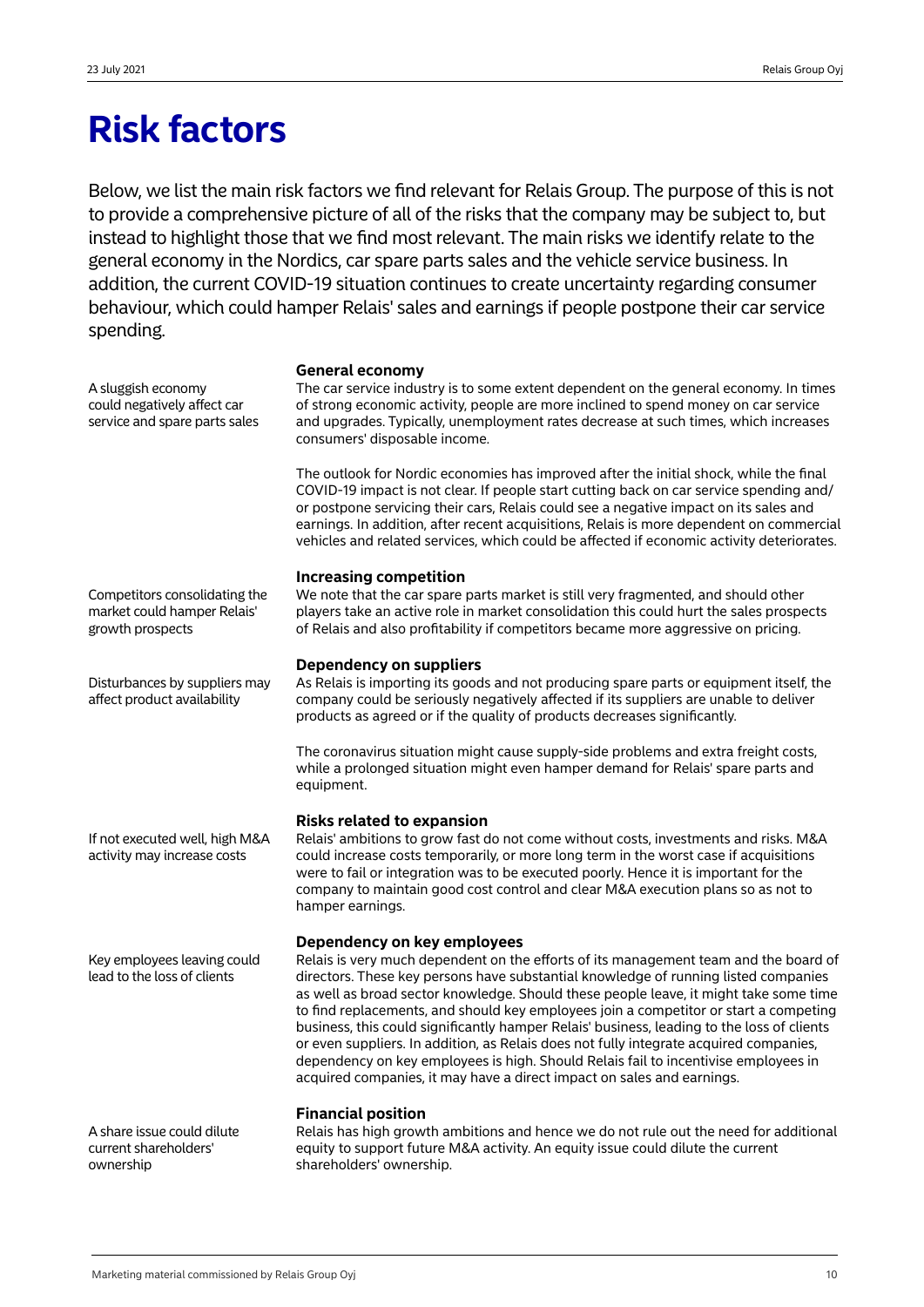Significant writedown of goodwill could worsen the financial position

## **Substantial amount of intangible assets**

Due to M&A, Relais has accumulated a significant amount of goodwill on its balance sheet and should a future test (in case the company switches to IFRS accounting standards) show a significant decline in the value of goodwill, it could have a huge impact on the balance sheet and earnings. A weakening balance sheet could limit the possibility of new financing and hence have a negative impact on future M&A and business operations.

### **IT systems**

Relais is dependent on its IT systems and any disruption to these could affect the company's daily business and reputation or even increase its costs. Also, a slow adaption to new technology could leave Relais in a disadvantageous position versus its competitors.

Crucial IT system failures or slow adaption to new technology can put Relais in a disadvantageous position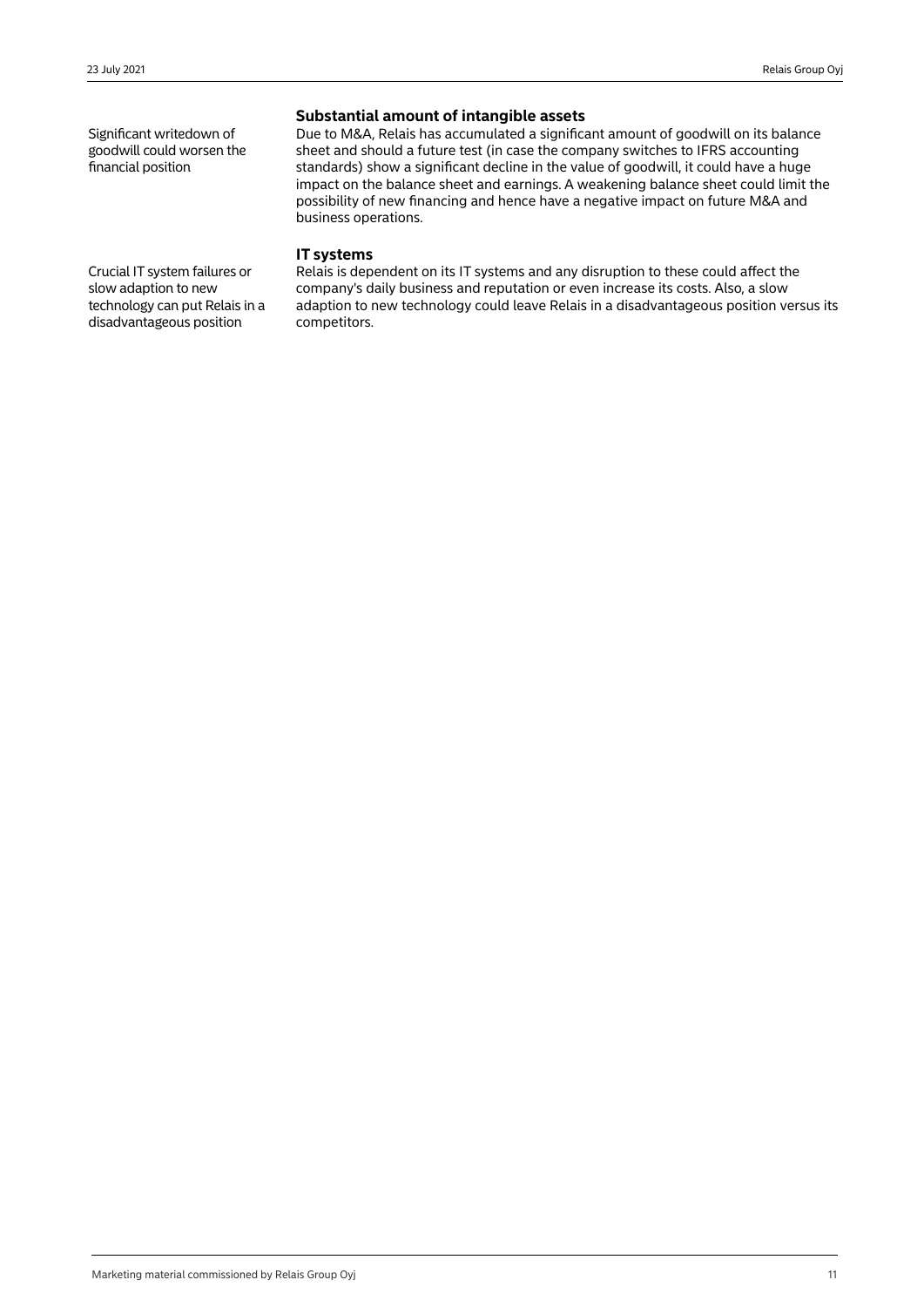# **Reported numbers and forecasts**

| <b>INCOME STATEMENT</b>                         |                  |                  |                |                |                     |                |                   |                |                |                            |                |
|-------------------------------------------------|------------------|------------------|----------------|----------------|---------------------|----------------|-------------------|----------------|----------------|----------------------------|----------------|
| <b>EURm</b>                                     | 2013             | 2014             | 2015           | 2016           | 2017                | 2018           | 2019              | 2020           | 2021E          | 2022E                      | 2023E          |
| <b>Total revenue</b>                            | 32               | 42               | 54             | 59             | 60                  | 72             | 99                | 129            | 226            | 248                        | 258            |
| Revenue growth                                  | 3.2%             | 31.3%            | 28.6%          | 9.1%           | 2.6%                | 19.9%          | 36.6%             | 30.3%          | 75.1%          | 9.7%                       | 4.0%           |
| of which organic                                | 4.4%             | 7.0%             | 8.8%           | 9.5%           | $-0.8%$             | 9.5%           | 2.0%              | 3.0%           | 5.9%           | 5.5%                       | 4.0%           |
| of which FX                                     | 0.0%             | 0.0%             | 0.0%           | 0.0%           | 0.0%                | 0.0%           | $-1.1%$           | 0.7%           | 1.6%           | 0.0%                       | 0.0%           |
| <b>EBITDA</b>                                   | 0                | $\mathbf{0}$     | 0              | 9              | 8                   | 9              | 13                | 19             | 32             | 36                         | 38             |
| Depreciation and impairments PPE                | 0                | 0                | 0              | 0              | 0                   | 0              | 0                 | 0              | -2             | $-2$                       | $-2$           |
| of which leased assets                          | $\mathbf{0}$     | $\mathbf{0}$     | 0              | 0              | 0                   | $\bf 0$        | $\bf 0$           | $\mathbf 0$    | $\bf 0$        | $\mathbf 0$                | $\mathbf 0$    |
| <b>EBITA</b>                                    | $\mathbf 0$      | 0                | 0              | 9              | 8                   | 8              | 13                | 19             | 30             | 34                         | 36             |
| Amortisation and impairments                    | $\mathbf 0$      | $\mathbf 0$      | $\mathbf 0$    | $-2$           | $-2$                | $-3$           | $-5$              | -8             | $-13$          | $-13$                      | $-10$          |
| EBIT                                            | n.a.             | n.a.             | n.a.           | 7              | 6<br>$\overline{0}$ | 6              | 8                 | 11             | 18             | 21                         | 26             |
| of which associates                             | 0<br>$\mathbf 0$ | 0                | 0<br>0         | 0              | 0                   | $\bf 0$<br>0   | $\mathbf{0}$<br>0 | $\mathbf 0$    | 0              | $\mathbf 0$<br>$\mathbf 0$ | $\mathbf 0$    |
| Associates excluded from EBIT<br>Net financials | $\mathbf 0$      | 0<br>$\mathbf 0$ | $\mathbf 0$    | 0<br>$-1$      | $-1$                | $-1$           | $-5$              | 0<br>$-1$      | 0<br>$-2$      | $-2$                       | 0<br>$-2$      |
| of which lease interest                         | 0                | 0                | 0              | 0              | 0                   | 0              | 0                 | $\mathbf 0$    | 0              | $\mathbf 0$                | $\mathbf 0$    |
| Changes in value, net                           | $\mathbf 0$      | $\mathbf 0$      | $\mathbf 0$    | $-2$           | $\mathbf 0$         | $\mathbf 0$    | $\mathbf 0$       | $\overline{0}$ | $\mathbf 0$    | $\mathbf 0$                | $\mathbf 0$    |
| Pre-tax profit                                  | 0                | 0                | 0              | 4              | 5                   | 5              | 2                 | 10             | 15             | 19                         | 24             |
| Reported taxes                                  | $\overline{0}$   | $\mathbf 0$      | $\mathbf 0$    | $-1$           | $-1$                | $-2$           | $-2$              | $-3$           | -6             | $-7$                       | $-7$           |
| Net profit from continued operations            | 0                | 0                | 0              | 3              | 4                   | 3              | 1                 | $\overline{7}$ | 10             | 12                         | 17             |
| Discontinued operations                         | $\mathbf{0}$     | $\overline{0}$   | $\overline{0}$ | $\mathbf 0$    | $\overline{0}$      | $\overline{0}$ | $\overline{0}$    | $\mathbf{0}$   | 0              | $\mathbf 0$                | $\mathbf 0$    |
| Minority interests                              | $\mathbf 0$      | 0                | 0              | $-1$           | 0                   | 0              | 0                 | 0              | 0              | $\mathbf 0$                | 0              |
| Net profit to equity                            | $\overline{0}$   | $\mathbf 0$      | $\mathbf 0$    | $\overline{2}$ | 4                   | 3              | $\overline{0}$    | $\overline{7}$ | 9              | 12                         | 17             |
| EPS, EUR                                        | n.a.             | n.a.             | n.a.           | 0.22           | 0.42                | 0.34           | 0.03              | 0.39           | 0.50           | 0.63                       | 0.90           |
| DPS, EUR                                        | 0.00             | 0.00             | 0.00           | 0.00           | 0.00                | 0.00           | 0.10              | 0.30           | 0.40           | 0.45                       | 0.50           |
| of which ordinary                               | 0.00             | 0.00             | 0.00           | 0.00           | 0.00                | 0.00           | 0.10              | 0.30           | 0.40           | 0.45                       | 0.50           |
| of which extraordinary                          | 0.00             | 0.00             | 0.00           | 0.00           | 0.00                | 0.00           | 0.00              | 0.00           | 0.00           | 0.00                       | 0.00           |
|                                                 |                  |                  |                |                |                     |                |                   |                |                |                            |                |
| Profit margin in percent<br><b>EBITDA</b>       | 0.0%             | 0.0%             | 0.0%           | 15.2%          | 13.8%               | 12.1%          | 13.5%             | 14.8%          | 14.3%          | 14.5%                      | 14.8%          |
| <b>EBITA</b>                                    | 0.0%             | 0.0%             | 0.0%           | 14.5%          | 13.4%               | 11.6%          | 13.1%             | 14.5%          | 13.5%          | 13.7%                      | 14.0%          |
| EBIT                                            | n.a.             | n.a.             | n.a.           | 11.6%          | 10.2%               | 7.9%           | 7.9%              | 8.6%           | 7.8%           | 8.4%                       | 10.1%          |
|                                                 |                  |                  |                |                |                     |                |                   |                |                |                            |                |
| Adjusted earnings                               |                  |                  |                |                |                     |                |                   |                |                |                            |                |
| EBITDA (adj)                                    | $\mathbf{0}$     | $\mathbf 0$      | $\bf{0}$       | 11             | 8                   | $9\,$          | 13                | 19             | 32             | 36                         | 38             |
| EBITA (adj)                                     | 0                | 0                | 0              | 10             | 8                   | 8              | 13                | 19             | 30             | 34                         | 36             |
| EBIT (adj)                                      | $\overline{0}$   | $\overline{0}$   | $\mathbf 0$    | 8              | 6                   | 6              | 8                 | 11             | 18             | 21                         | 26             |
| EPS (adj, EUR)                                  | n.a.             | n.a.             | n.a.           | 0.40           | 0.42                | 0.34           | 0.29              | 0.39           | 0.50           | 0.63                       | 0.90           |
| Adjusted profit margins in percent              |                  |                  |                |                |                     |                |                   |                |                |                            |                |
| EBITDA (adj)                                    | 0.0%             | 0.0%             | 0.0%           | 18.0%          | 13.8%               | 12.1%          | 13.5%             | 14.8%          | 14.3%          | 14.5%                      | 14.8%          |
| EBITA (adj)                                     | 0.0%             | 0.0%             | 0.0%           | 17.3%          | 13.4%               | 11.6%          | 13.1%             | 14.5%          | 13.5%          | 13.7%                      | 14.0%          |
| EBIT (adj)                                      | 0.0%             | 0.0%             | 0.0%           | 14.4%          | 10.2%               | 7.9%           | 7.9%              | 8.6%           | 7.8%           | 8.4%                       | 10.1%          |
|                                                 |                  |                  |                |                |                     |                |                   |                |                |                            |                |
| <b>Performance metrics</b>                      |                  |                  |                |                |                     |                |                   |                |                |                            |                |
| CAGR last 5 years                               |                  |                  |                |                |                     |                |                   |                |                |                            |                |
| Net revenue                                     | n.a.             | n.a.             | 17.6%          | 16.0%          | 14.3%               | 17.8%          | 18.7%             | 19.0%          | 30.8%          | 32.6%                      | 28.9%          |
| <b>EBITDA</b><br><b>EBIT</b>                    | n.m.             | n.m.             | n.m.           | n.m.           | n.m.                | n.m.           | n.m.              | n.m.           | 29.2%          | 33.9%<br>27.6%             | 34.2%          |
| <b>EPS</b>                                      | n.a.             | n.a.<br>n.a.     | n.a.           | n.a.           | n.a.                | n.a.           | n.a.<br>n.a.      | n.a.<br>n.a.   | 20.9%<br>17.9% | 8.7%                       | 35.5%<br>21.5% |
| <b>DPS</b>                                      | n.a.<br>n.m.     | n.m.             | n.a.<br>n.m.   | n.a.<br>n.m.   | n.a.<br>n.m.        | n.a.<br>n.m.   | n.m.              | n.m.           | n.m.           | n.m.                       | n.m.           |
| Average last 5 years                            |                  |                  |                |                |                     |                |                   |                |                |                            |                |
| Average EBIT margin                             | n.a.             | n.a.             | n.a.           | n.a.           | n.a.                | n.a.           | n.a.              | 9.0%           | 8.3%           | 8.2%                       | 8.7%           |
| Average EBITDA margin                           | n.a.             | 0.0%             | $0.0\%$        | 4.1%           | 7.0%                | 9.0%           | 11.4%             | 13.9%          | 13.9%          | 14.1%                      | 14.5%          |
| <b>VALUATION RATIOS - ADJUSTED EARNINGS</b>     |                  |                  |                |                |                     |                |                   |                |                |                            |                |
| <b>EURm</b>                                     | 2013             | 2014             | 2015           | 2016           | 2017                | 2018           | 2019              | 2020           | 2021E          | 2022E                      | 2023E          |
| $P/E$ (adj)                                     | n.a.             | n.a.             | n.a.           | n.a.           | n.a.                | n.a.           | 28.0              | 37.9           | 44.9           | 35.3                       | 24.7           |
| EV/EBITDA (adj)                                 | n.a.             | n.a.             | n.a.           | n.a.           | n.a.                | n.a.           | 10.2              | 15.3           | 15.0           | 13.1                       | 11.9           |
| EV/EBITA (adj)                                  | n.a.             | n.a.             | n.a.           | n.a.           | n.a.                | n.a.           | 10.5              | 15.6           | 15.9           | 13.9                       | 12.6           |
| EV/EBIT (adj)                                   | n.a.             | n.a.             | n.a.           | n.a.           | n.a.                | n.a.           | 17.3              | 26.3           | 27.3           | 22.6                       | 17.4           |
| <b>VALUATION RATIOS - REPORTED EARNINGS</b>     |                  |                  |                |                |                     |                |                   |                |                |                            |                |
| <b>EURm</b>                                     | 2013             | 2014             | 2015           | 2016           | 2017                | 2018           | 2019              | 2020           | 2021E          | 2022E                      | 2023E          |
| P/E                                             | n.a.             | n.a.             | n.a.           | n.a.           | n.a.                | n.a.           | n.m.              | 37.9           | 44.9           | 35.3                       | 24.7           |
| EV/Sales                                        | n.a.             | n.a.             | n.a.           | n.a.           | n.a.                | n.a.           | 1.37              | 2.26           | 2.14           | 1.90                       | 1.76           |
| EV/EBITDA                                       | n.a.             | n.a.             | n.a.           | n.a.           | n.a.                | n.a.           | 10.2              | 15.3           | 15.0           | 13.1                       | 11.9           |
| EV/EBITA                                        | n.a.             | n.a.             | n.a.           | n.a.           | n.a.                | n.a.           | 10.5              | 15.6           | 15.9           | 13.9                       | 12.6           |
| EV/EBIT                                         | n.a.             | n.a.             | n.a.           | n.a.           | n.a.                | n.a.           | 17.3              | 26.3           | 27.3           | 22.6                       | 17.4           |
| Dividend yield (ord.)                           | n.a.             | n.a.             | n.a.           | n.a.           | n.a.                | n.a.           | 1.2%              | 2.0%           | 1.8%           | 2.0%                       | 2.2%           |
| FCF yield                                       | n.a.             | n.a.             | n.a.           | n.a.           | n.a.                | n.a.           | $-61.8%$          | 2.9%           | $-8.7%$        | 4.8%                       | 5.9%           |
| FCF Yield bef A&D, lease adj                    | n.a.             | n.a.             | n.a.           | n.a.           | n.a.                | n.a.           | 1.4%              | 6.1%           | 2.0%           | 4.8%                       | 5.9%           |
| Payout ratio                                    | n.a.             | n.a.             | n.a.           | $0.0\%$        | $0.0\%$             | $0.0\%$        | 319.0%            | 77.4%          | 80.6%          | 71.2%                      | 55.3%          |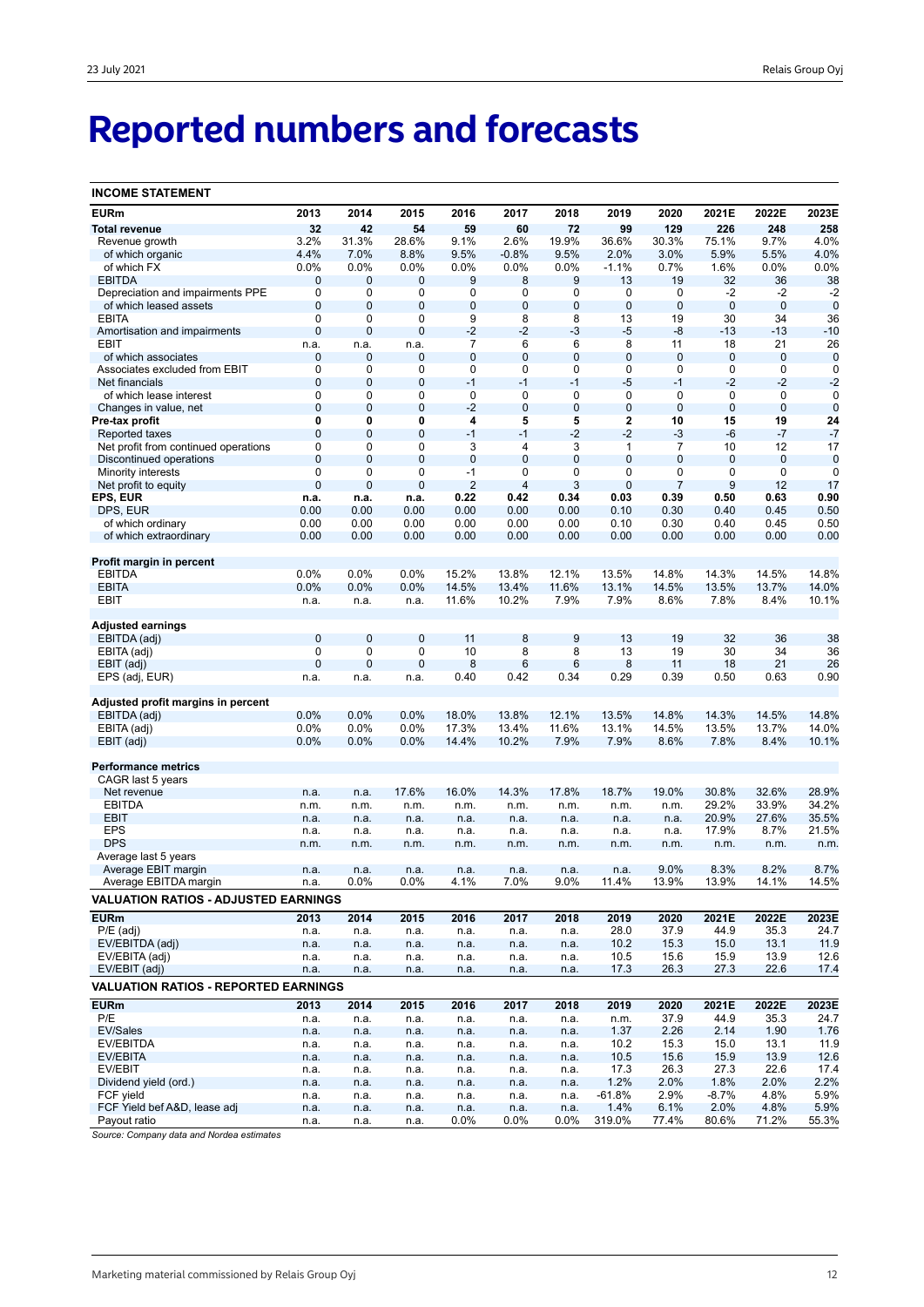## **BALANCE SHEET**

| <b>EURm</b>                                           | 2013                    | 2014           | 2015                    | 2016                 | 2017                 | 2018                 | 2019                 | 2020                             | 2021E                            | 2022E          | 2023E          |
|-------------------------------------------------------|-------------------------|----------------|-------------------------|----------------------|----------------------|----------------------|----------------------|----------------------------------|----------------------------------|----------------|----------------|
| Intangible assets                                     | $\mathbf 0$             | $\overline{0}$ | 0                       | 5                    | $\overline{7}$       | 5                    | 54                   | 59                               | 88                               | 75             | 65             |
| of which R&D                                          | 0                       | $\Omega$       | 0                       | 0                    | 0                    | 0                    | $\Omega$             | 0                                | 0                                | $\mathbf 0$    | $\mathbf 0$    |
| of which other intangibles                            | $\overline{0}$          | $\Omega$       | $\overline{0}$          | $\overline{0}$       | $\overline{0}$       | $\overline{0}$       | $\overline{1}$       | $\overline{0}$                   | $\overline{2}$                   | $\overline{2}$ | $\overline{2}$ |
| of which goodwill                                     | $\Omega$                | 0              | 0                       | 5                    | 7                    | 5                    | 54                   | 58                               | 85                               | 72             | 62             |
| Tangible assets                                       | $\overline{0}$          | $\overline{0}$ | $\overline{0}$          | $\mathbf{1}$         | $\mathbf{1}$         | $\mathbf{1}$         | $\overline{1}$       | $\overline{1}$                   | 3                                | 3              | 3              |
| of which leased assets                                | $\overline{0}$          | 0              | 0                       | 0                    | $\Omega$             | 0                    | 0                    | 0                                | 0                                | 0              | $\Omega$       |
| Shares associates                                     | $\overline{0}$          | $\overline{0}$ | $\overline{0}$          | $\overline{0}$       | $\overline{0}$       | $\overline{0}$       | $\overline{0}$       | $\overline{0}$                   | $\overline{0}$                   | $\overline{0}$ | $\overline{0}$ |
| Interest bearing assets                               | $\mathbf 0$             | 0              | 0                       | 0                    | 0                    | 0                    | 0                    | $\mathbf 0$                      | 0                                | 0              | $\mathbf 0$    |
| Deferred tax assets                                   | $\overline{0}$          | $\mathbf 0$    | $\overline{0}$          | $\overline{0}$       | $\overline{0}$       | $\mathbf{0}$         | $\overline{0}$       | $\overline{0}$                   | $\mathbf{0}$                     | $\overline{0}$ | $\mathbf 0$    |
| Other non-IB non-current assets                       | $\mathbf 0$             | 0              | $\mathbf 0$             | 0                    | 0                    | 0                    | 0                    | $\mathbf 0$                      | 0                                | 0              | $\mathbf 0$    |
| Other non-current assets                              | $\overline{0}$          | $\mathbf 0$    | $\overline{0}$          | $\overline{0}$       | $\overline{0}$       | $\mathbf{0}$         | $\overline{0}$       | $\overline{0}$                   | $\mathbf{0}$                     | $\overline{0}$ | $\mathbf 0$    |
| Total non-current assets                              | $\mathbf 0$             | 0              | $\mathbf 0$             | 5                    | 8                    | 6                    | 55                   | 59                               | 91                               | 78             | 67             |
| Inventory                                             | $\overline{0}$          | $\overline{0}$ | 0                       | 26                   | 27                   | 29                   | 43                   | 44                               | 69                               | 76             | 79             |
| Accounts receivable                                   | $\overline{0}$          | $\overline{0}$ | $\overline{0}$          | 5                    | 8                    | $\overline{8}$       | 12                   | 13                               | 16                               | 17             | 18             |
| Short-term leased assets                              | $\mathbf 0$             | $\overline{0}$ | $\mathbf 0$             | $\mathbf 0$          | $\overline{0}$       | $\mathbf 0$          | $\overline{0}$       | $\mathbf 0$                      | $\overline{0}$                   | $\mathbf 0$    | $\mathbf 0$    |
| Other current assets                                  | $\overline{0}$          | $\overline{0}$ | $\overline{0}$          | $\overline{3}$       | 1                    | $\overline{2}$       | $\overline{3}$       | $\overline{3}$                   | $\overline{5}$                   | 5              | 6              |
| Cash and bank                                         | $\mathbf 0$             | $\overline{0}$ | $\overline{0}$          | $\mathbf{1}$         | $\overline{2}$       | $\overline{2}$       | 30                   | 35                               | 19                               | 22             | 24             |
| Total current assets                                  | $\overline{0}$          | 0              | $\overline{0}$          | 35                   | 37                   | 42                   | 88                   | 95                               | 109                              | 120            | 126            |
| Assets held for sale                                  | $\mathbf 0$             | $\mathbf 0$    | n.a.                    | n.a.                 | n.a.                 | n.a.                 | n.a.                 | n.a.                             | n.a.                             | n.a.           | n.a.           |
| <b>Total assets</b>                                   | $\overline{0}$          | 0              | 0                       | 40                   | 45                   | 48                   | 143                  | 154                              | 200                              | 198            | 193            |
|                                                       |                         |                |                         |                      |                      |                      |                      |                                  |                                  |                |                |
| Shareholders equity                                   | $\overline{0}$          | 0              | 0                       | 6                    | 11                   | 17                   | 64                   | 72                               | 82                               | 87             | 96             |
| Of which preferred stocks                             | $\mathbf 0$             | $\overline{0}$ | $\mathbf 0$             | $\mathbf 0$          | $\Omega$             | $\Omega$             | $\mathbf 0$          | $\mathbf 0$                      | $\Omega$                         | 0              | $\mathbf 0$    |
| Of which equity part of hybrid debt                   | $\overline{0}$          | $\overline{0}$ | $\overline{0}$          | $\overline{0}$       | $\overline{0}$       | $\overline{0}$       | $\overline{0}$       | $\overline{0}$<br>$\overline{0}$ | $\overline{0}$<br>$\overline{1}$ | $\overline{0}$ | $\overline{0}$ |
| Minority interest                                     | $\overline{0}$          | $\Omega$       | $\Omega$                | 3                    | 3                    | $\mathbf{1}$         | $\overline{0}$       |                                  |                                  | $\mathbf{1}$   | $\overline{1}$ |
| <b>Total Equity</b>                                   | 0                       | 0              | 0                       | 9                    | 14                   | 17                   | 64                   | 72                               | 83                               | 88             | 97             |
| Deferred tax                                          | $\Omega$<br>$\mathbf 0$ | $\Omega$<br>0  | $\Omega$<br>$\mathbf 0$ | $\overline{0}$       | $\overline{0}$<br>11 | $\overline{0}$<br>14 | $\overline{2}$<br>59 | 3                                | 3                                | 3<br>68        | 3              |
| Long term interest bearing debt                       | $\overline{0}$          | $\Omega$       | $\Omega$                | 15<br>$\overline{0}$ | $\Omega$             | $\Omega$             | $\Omega$             | 58<br>$\overline{0}$             | 78<br>$\Omega$                   | $\Omega$       | 53<br>$\Omega$ |
| Pension provisions                                    | $\overline{0}$          | 0              | $\overline{0}$          | $\overline{0}$       | 0                    | $\overline{0}$       | 0                    | $\overline{0}$                   | 0                                | 0              | $\mathbf 0$    |
| Other long-term provisions                            | $\overline{0}$          | $\mathbf{0}$   | $\overline{0}$          | 3                    | $\overline{0}$       | $\overline{2}$       | $\overline{0}$       | $\overline{0}$                   | $\mathbf{0}$                     | $\overline{0}$ | $\mathbf 0$    |
| Other long-term liabilities<br>Non-current lease debt | $\overline{0}$          | 0              | $\overline{0}$          | $\overline{0}$       | 0                    | $\overline{0}$       | $\overline{0}$       | $\overline{0}$                   | $\overline{0}$                   | $\overline{0}$ | $\overline{0}$ |
| Convertible debt                                      | $\overline{0}$          | $\overline{0}$ | $\overline{0}$          | $\overline{0}$       | $\overline{0}$       | $\overline{0}$       | $\overline{0}$       | $\overline{0}$                   | $\overline{0}$                   | $\overline{0}$ | $\overline{0}$ |
| Shareholder debt                                      | 0                       | $\mathbf 0$    | $\mathbf 0$             | 0                    | 0                    | 0                    | 0                    | 0                                | 0                                | 0              | $\mathbf 0$    |
| Hybrid debt                                           | $\mathbf{0}$            | $\mathbf{0}$   | 0                       | $\mathbf 0$          | $\Omega$             | $\mathbf{0}$         | $\mathbf 0$          | $\mathbf 0$                      | $\mathbf{0}$                     | $\mathbf{0}$   | $\overline{0}$ |
| Total non-current liabilities                         | 0                       | 0              | $\mathbf 0$             | 18                   | 12                   | 16                   | 62                   | 61                               | 81                               | 71             | 56             |
| Short-term provisions                                 | $\mathbf 0$             | $\overline{0}$ | $\overline{0}$          | $\overline{0}$       | $\overline{0}$       | $\overline{0}$       | $\overline{0}$       | $\mathbf 0$                      | $\overline{0}$                   | $\overline{0}$ | $\overline{0}$ |
| Accounts payable                                      | $\mathbf 0$             | $\mathbf 0$    | $\mathbf 0$             | 3                    | 4                    | 4                    | $\overline{7}$       | 9                                | 18                               | 20             | 21             |
| Current lease debt                                    | $\overline{0}$          | $\overline{0}$ | $\Omega$                | $\overline{0}$       | $\overline{0}$       | $\overline{0}$       | $\overline{0}$       | $\overline{0}$                   | $\Omega$                         | $\overline{0}$ | $\overline{0}$ |
| Other current liabilities                             | 0                       | 0              | $\Omega$                | 3                    | 4                    | 5                    | 6                    | 8                                | 13                               | 15             | 15             |
| Short term interest bearing debt                      | $\overline{0}$          | $\overline{0}$ | $\overline{0}$          | 8                    | 12                   | 6                    | 5                    | 5                                | 5                                | 5              | 5              |
| <b>Total current liabilities</b>                      | 0                       | 0              | 0                       | 14                   | 19                   | 15                   | 18                   | 21                               | 36                               | 39             | 41             |
| Liabilities for assets held for sale                  | $\overline{0}$          | $\overline{0}$ | $\overline{0}$          | $\overline{0}$       | $\overline{0}$       | $\overline{0}$       | $\overline{0}$       | $\overline{0}$                   | $\overline{0}$                   | $\overline{0}$ | $\overline{0}$ |
| Total liabilities and equity                          | $\mathbf{0}$            | 0              | $\mathbf{0}$            | 40                   | 45                   | 48                   | 143                  | 155                              | 200                              | 198            | 193            |
|                                                       |                         |                |                         |                      |                      |                      |                      |                                  |                                  |                |                |
| <b>Balance sheet and debt metrics</b>                 |                         |                |                         |                      |                      |                      |                      |                                  |                                  |                |                |
| Net debt                                              | $\overline{0}$          | $\overline{0}$ | $\overline{0}$          | 22                   | 22                   | 18                   | 35                   | 28                               | 64                               | 51             | 34             |
| of which lease debt                                   | $\mathbf 0$             | $\Omega$       | $\Omega$                | $\mathbf 0$          | $\Omega$             | $\Omega$             | 0                    | $\mathbf 0$                      | 0                                | 0              | $\Omega$       |
| Working capital                                       | $\overline{0}$          | $\mathbf{0}$   | $\overline{0}$          | 28                   | 28                   | 31                   | 46                   | 44                               | 58                               | 64             | 66             |
| Invested capital                                      | $\Omega$                | 0              | 0                       | 34                   | 36                   | 37                   | 101                  | 103                              | 149                              | 141            | 134            |
| Capital employed                                      | $\overline{0}$          | $\overline{0}$ | $\overline{0}$          | 32                   | 37                   | 37                   | 128                  | 135                              | 166                              | 161            | 155            |
| <b>ROE</b>                                            | n.m.                    | n.m.           | n.m.                    | 64.1%                | 44.7%                | 22.7%                | 1.0%                 | 10.2%                            | 12.1%                            | 14.1%          | 18.6%          |
| <b>ROIC</b>                                           | n.m.                    | n.m.           | n.m.                    | 35.3%                | 12.4%                | 11.1%                | 8.0%                 | 7.6%                             | 9.8%                             | 10.0%          | 13.3%          |
| <b>ROCE</b>                                           | n.m.                    | n.m.           | n.m.                    | 53.4%                | 17.9%                | 15.7%                | 9.6%                 | 10.1%                            | 12.0%                            | 13.0%          | 16.8%          |
| Net debt/EBITDA                                       | n.m.                    | n.m.           | n.m.                    | 2.5                  | 2.6                  | 2.0                  | 2.6                  | 1.5                              | 2.0                              | 1.4            | 0.9            |
| Interest coverage                                     | n.a.                    | n.a.           | n.a.                    | n.m.                 | n.m.                 | n.m.                 | n.m.                 | n.m.                             | n.m.                             | n.m.           | n.m.           |
| Equity ratio                                          | n.m.                    | n.m.           | n.m.                    | 15.2%                | 23.8%                | 34.7%                | 44.5%                | 46.5%                            | 41.0%                            | 43.8%          | 49.5%          |
| Net gearing                                           | n.m.                    | n.m.           | n.m.                    | 244.3%               | 152.2%               | 102.0%               | 54.3%                | 39.1%                            | 77.4%                            | 58.3%          | 35.5%          |
| $1.11 - 1.1$                                          |                         |                |                         |                      |                      |                      |                      |                                  |                                  |                |                |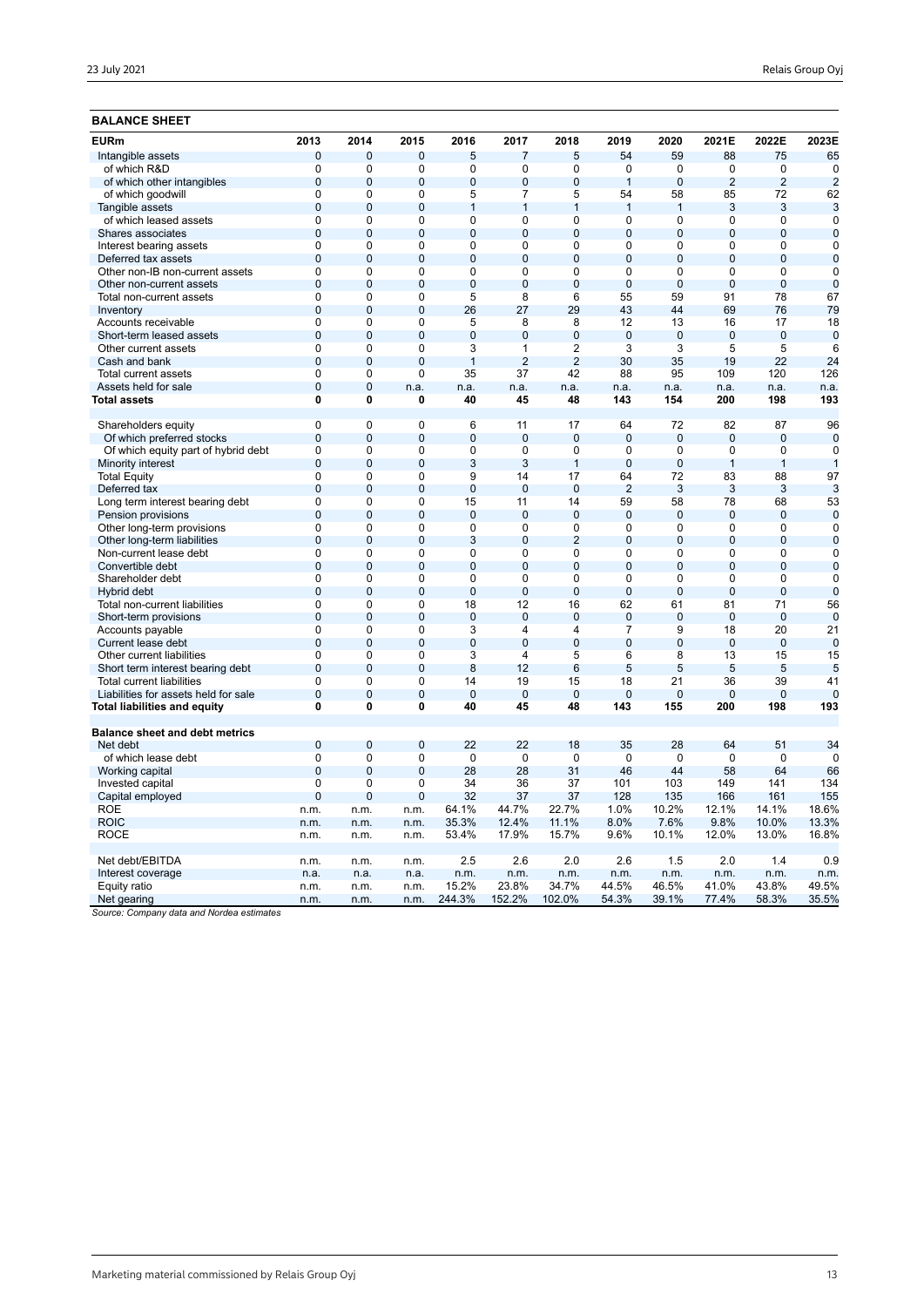## **CASH FLOW STATEMENT**

| <b>EURm</b>                         | 2013           | 2014           | 2015         | 2016           | 2017           | 2018           | 2019           | 2020           | 2021E        | 2022E        | 2023E          |
|-------------------------------------|----------------|----------------|--------------|----------------|----------------|----------------|----------------|----------------|--------------|--------------|----------------|
| <b>EBITDA (adj) for associates</b>  | 0              | 0              | 0            | 9              | 8              | 9              | 13             | 19             | 32           | 36           | 38             |
| Paid taxes                          | $\Omega$       | 0              | $\Omega$     | 0              | $\Omega$       | $-2$           | $-2$           | $-3$           | $-6$         | $-7$         | $-7$           |
| Net financials                      | $\mathbf{0}$   | $\mathbf{0}$   | $\mathbf{0}$ | $\overline{0}$ | $\mathbf{0}$   | $-1$           | $-6$           | $-1$           | $-2$         | $-2$         | $-2$           |
| Change in provisions                | $\mathbf 0$    | $\Omega$       | $\Omega$     | 0              | 0              | 0              | $\Omega$       | 0              | 0            | $\Omega$     | 0              |
| Change in other LT non-IB           | $\mathbf{0}$   | $\mathbf{0}$   | $\mathbf{0}$ | 3              | $-3$           | $\overline{2}$ | $-2$           | 0              | $\mathbf{0}$ | $\mathbf{0}$ | $\bf{0}$       |
| Cash flow to/from associates        | $\mathbf 0$    | 0              | 0            | 0              | $\mathbf 0$    | 0              | 0              | 0              | 0            | $\Omega$     | 0              |
| Dividends paid to minorities        | $\overline{0}$ | $\Omega$       | $\Omega$     | $\overline{0}$ | $\Omega$       | $\overline{0}$ | $\Omega$       | $\overline{0}$ | $\Omega$     | $\Omega$     | $\overline{0}$ |
| Other adj to reconcile to cash flow | $\Omega$       | $\Omega$       | $\Omega$     | $-11$          | -6             | $-2$           | 1              | $\Omega$       | $\Omega$     | $\Omega$     | $\Omega$       |
| <b>Funds from operations (FFO)</b>  | $\bf{0}$       | 0              | $\bf{0}$     | 0              | $\mathbf 0$    | 6              | 5              | 15             | 24           | 27           | 29             |
| Change in NWC                       | $\Omega$       | 0              | $\Omega$     | 0              | $\mathbf 0$    | -2             | $-3$           | 1              | $-14$        | $-6$         | $-3$           |
| Cash flow from operations (CFO)     | $\bf{0}$       | 0              | 0            | 0              | $\mathbf 0$    | 3              | $\overline{2}$ | 16             | 10           | 22           | 26             |
| Capital expenditure                 | $\mathbf 0$    | 0              | $\Omega$     | 0              | $\Omega$       | 0              | $\Omega$       | 0              | $-2$         | $-2$         | $-2$           |
| Free cash flow before A&D           | $\bf{0}$       | 0              | 0            | 0              | $\mathbf 0$    | 3              | 1              | 16             | 8            | 20           | 25             |
| Proceeds from sale of assets        | $\Omega$       | $\Omega$       | $\Omega$     | 0              | $\Omega$       | 0              | 1              | 1              | $\Omega$     | $\Omega$     | $\mathbf 0$    |
| Acquisitions                        | $\Omega$       | $\Omega$       | $\Omega$     | 0              | $\mathbf{0}$   | $-1$           | $-65$          | $-9$           | $-45$        | $\Omega$     | $\overline{0}$ |
| Free cash flow                      | $\Omega$       | 0              | $\Omega$     | 0              | $\Omega$       | 2              | $-63$          | 8              | $-36$        | 20           | 25             |
| Free cash flow bef A&D, lease adj   | $\Omega$       | $\Omega$       | $\mathbf{0}$ | 0              | $\overline{0}$ | 3              | $\overline{1}$ | 16             | 8            | 20           | 25             |
|                                     |                |                |              |                |                |                |                |                |              |              |                |
| Dividends paid                      | $\overline{0}$ | $\mathbf{0}$   | $\mathbf{0}$ | 0              | $\overline{0}$ | $\overline{0}$ | $\overline{0}$ | $-2$           | $-5$         | $-7$         | $-8$           |
| Equity issues / buybacks            | $\mathbf 0$    | 0              | 0            | 0              | $\mathbf 0$    | 0              | 44             | 0              | 1            | $\Omega$     | $\Omega$       |
| Net change in debt                  | $\mathbf{0}$   | $\mathbf{0}$   | 0            | 0              | $\mathbf{0}$   | $\overline{0}$ | 42             | $-1$           | 20           | $-10$        | $-15$          |
| Other financing adjustments         | 0              | 0              | $\Omega$     | 0              | 0              | 0              | $\Omega$       | 0              | $\Omega$     | 0            | $\Omega$       |
| Other non-cash adjustments          | $\mathbf 0$    | $\overline{0}$ | $\mathbf{0}$ | $\mathbf{1}$   | $\mathbf{1}$   | $-2$           | $\overline{4}$ | $\mathbf 0$    | 5            | $\mathbf 0$  | $\mathbf 0$    |
| Change in cash                      | $\Omega$       | $\Omega$       | $\Omega$     | 1              | 1              | 1              | 27             | 5              | $-16$        | 3            | $\overline{2}$ |
|                                     |                |                |              |                |                |                |                |                |              |              |                |
| <b>Cash flow metrics</b>            |                |                |              |                |                |                |                |                |              |              |                |
| Capex/D&A                           | n.m.           | n.m.           | n.m.         | 0.0%           | 0.0%           | 6.9%           | 7.3%           | 0.0%           | 10.3%        | 10.4%        | 13.9%          |
| Capex/Sales                         | 0.0%           | 0.0%           | 0.0%         | 0.0%           | 0.0%           | 0.3%           | 0.4%           | 0.0%           | 0.7%         | 0.6%         | 0.6%           |
|                                     |                |                |              |                |                |                |                |                |              |              |                |
| Key information                     |                |                |              |                |                |                |                |                |              |              |                |
| Share price year end (/current)     | n.a.           | n.a.           | n.a.         | n.a.           | n.a.           | n.a.           | 8              | 15             | 22           | 22           | 22             |
| Market cap.                         | n.a.           | n.a.           | n.a.         | n.a.           | n.a.           | n.a.           | 101            | 263            | 419          | 419          | 419            |
| Enterprise value                    | n.a.           | n.a.           | n.a.         | n.a.           | n.a.           | n.a.           | 136            | 292            | 483          | 471          | 454            |
| Diluted no. of shares, year-end (m) | 0.0            | 0.0            | 0.0          | 9.1            | 9.1            | 9.1            | 12.3           | 17.9           | 18.8         | 18.8         | 18.8           |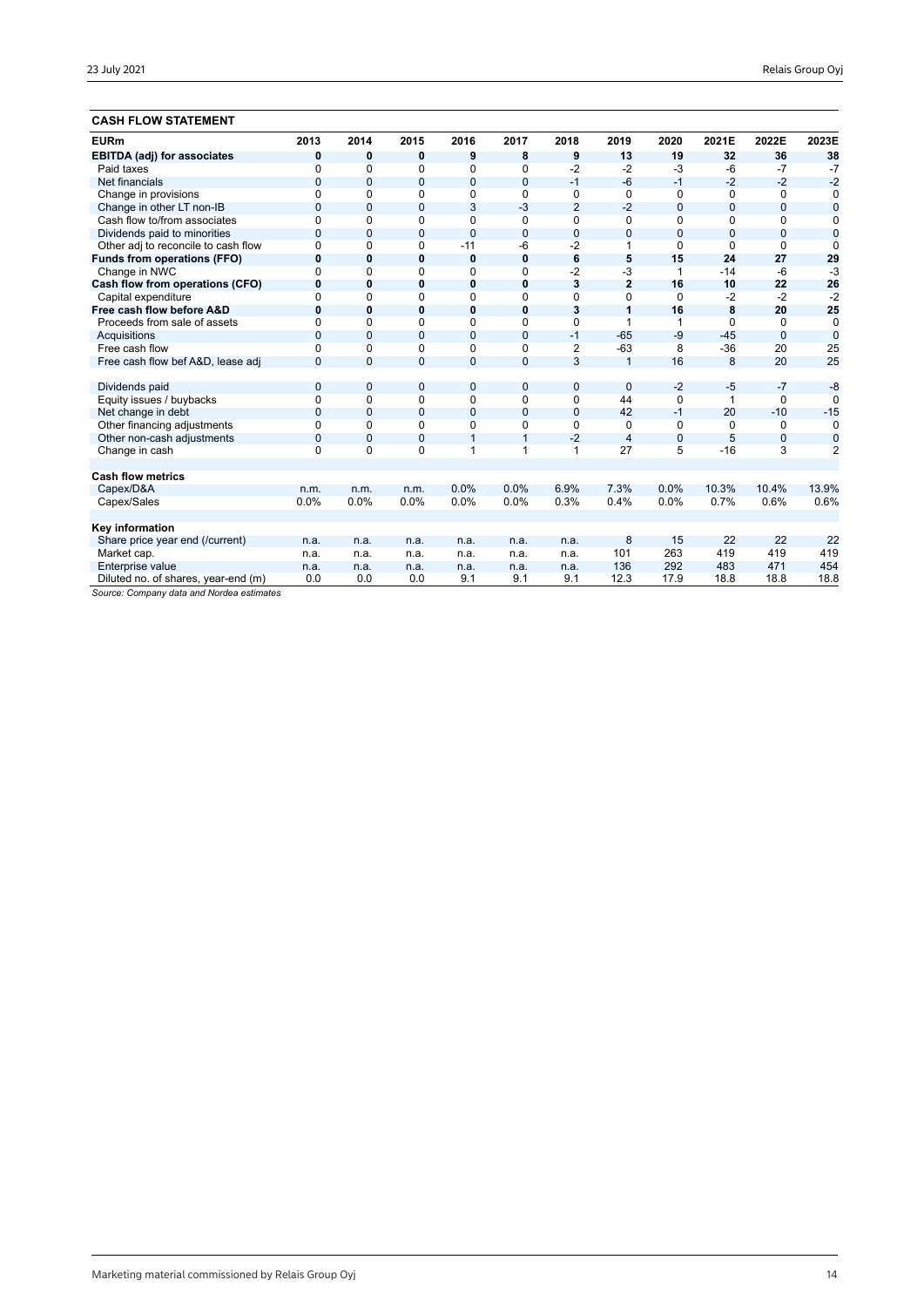## **Disclaimer and legal disclosures**

**Origin of the report**<br>This publication or report originates from: Nordea Bank Abp, including its branches Nordea Danmark, Filial af Nordea Bank Abp, Mordea Bank Abp, filial i Norge and<br>Nordea Bank Abp, filial i Sverige (t

Nordea Bank Abp is supervised by the European Central Bank and the Finnish Financial Supervisory Authority and the branches are supervised by the European Central<br>Bank and the Finnish Financial Supervisory Authority and th

#### **Content of report**

This report has been prepared solely by Nordea Markets or Equity Sales & Research.

Opinions or suggestions from Nordea Markets credit and equity research may deviate from one another or from opinions presented by other departments in Nordea. This may typically be the result of differing time horizons, methodologies, contexts or other factors.

The information provided herein is not intended to constitute and does not constitute investment advice nor is the information intended as an offer or solicitation for the purchase or sale of any financial instrument. The information contained herein has no regard to the specific investment objectives, the financial situation or particular needs of<br>any particular recipient. Relevant and spec

Opinions or ratings are based on one or more methods of valuation, for instance cash flow analysis, use of multiples, behavioural technical analyses of underlying market movements in combination with considerations of the market situation and the time horizon. Key assumptions of forecasts or ratings in research cited or reproduced appear<br>in the research material from the named sources. The subsequent versions of the report, provided that the relevant company/issuer is treated anew in such later versions of the report.

#### **Validity of the report**

All opinions and estimates in this report are, regardless of source, given in good faith, and may only be valid as of the stated date of this report and are subject to change without notice.

#### **No individual investment or tax advice**

The report is intended only to provide general and preliminary information to investors and shall not be construed as the basis for any investment decision. This report has<br>been prepared by Nordea Markets or Equity Sales & into account the individual investor's particular financial situation, existing holdings or liabilities, investment knowledge and experience, investment objective and horizon or<br>risk profile and preferences. The investor m The investor bears the risk of losses in connection with an investment.

Before acting on any information in this report, it is recommendable to consult (without being limited to) one's financial, legal, tax, accounting, or regulatory advisor in any relevant jurisdiction.

The information contained in this report does not constitute advice on the tax consequences of making any particular investment decision. Each investor shall make his/her own appraisal of the tax and other financial merits of his/her investment.

#### **Sources**

This report may be based on or contain information, such as opinions, estimates and valuations which emanate from: Nordea Markets' or Equity Sales & Research analysts or representatives, publicly available information, information from other units of Nordea, or other named sources.

To the extent this publication or report is based on or contain information emanating from other sources ("Other Sources") than Nordea Markets or Equity Sales & Research<br>("External Information"), Nordea Markets or Equity S Nordea nor any other person, do guarantee the accuracy, adequacy or completeness of the External Information.

#### **Limitation of liability**

Nordea or other associated and affiliated companies assume no liability as regards to any investment, divestment or retention decision taken by the investor on the basis of<br>this report. In no event will Nordea or other ass whether being considered as foreseeable or not) resulting from the information in this report.

#### **Risk information**

The risk of investing in certain financial instruments, including those mentioned in this report, is generally high, as their market value is exposed to a lot of different factors<br>such as the operational and financial cond exchange rates, shifts in market sentiments etc. Where an investment or security is denominated in a different currency to the investor's currency of reference, changes in<br>rates of exchange may have an adverse effect on th Estimates of future performance are based on assumptions that may not be realized. When investing in individual shares, the investor may lose all or part of the investments.

#### **Conflicts of interest**

Readers of this document should note that Nordea Markets or Equity Sales & Research has received remuneration from the company mentioned in this document for the<br>production of the report. The remuneration is not dependent

Nordea, affiliates or staff in Nordea, may perform services for, solicit business from, hold long or short positions in, or otherwise be interested in the investments (including derivatives) of any company mentioned in the report.

To limit possible conflicts of interest and counter the abuse of inside knowledge, the analysts of Nordea Markets and Equity Sales & Research are subject to internal rules on sound ethical conduct, the management of inside information, handling of unpublished research material, contact with other units of Nordea and personal account dealing.<br>The internal rules have been prepared in accordance w individual analyst remuneration. Nordea and the branches are members of national stockbrokers' associations in each of the countries in which Nordea has head offices.<br>Internal rules have been developed in accordance with r Conflict of Interest Policy, which may be viewed at www.nordea.com/mifid.

#### **Distribution restrictions**

The securities referred to in this report may not be eligible for sale in some jurisdictions. This report is not intended for, and must not be distributed to private customers in the UK or the US or to customers in any other jurisdiction where restrictions may apply.

This publication or report may be distributed in the UK to institutional investors by Nordea Bank Abp London Branch of 6th Floor, 5 Aldermanbury Square, London, EC2V 7AZ, which is under supervision of the European Central Bank, Finanssivalvonta (Financial Supervisory Authority) in Finland and subject to limited regulation by the Financial<br>Conduct Authority and Prudential Regulation Aut Regulation Authority are available from us on request.

Nordea Bank Abp ("Nordea") research is not "globally branded" research. Nordea research reports are intended for distribution in the United States solely to "major U.S. institutional investors," as defined in Rule 15a-6 under the Securities Exchange Act of 1934. Any transactions in securities discussed within the research reports will be<br>chaperoned by Nordea Securities LLC ("Nordea Securi research content determinations without any input from Nordea Securities.

The research analyst(s) named on this report are not registered/qualified as research analysts with FINRA. Such research analyst(s) are also not registered with Nordea<br>Securities and therefore may not be subject to FINRA R trading securities held by a research analyst account.

This report may not be mechanically duplicated, photocopied or otherwise reproduced, in full or in part, under applicable copyright laws.